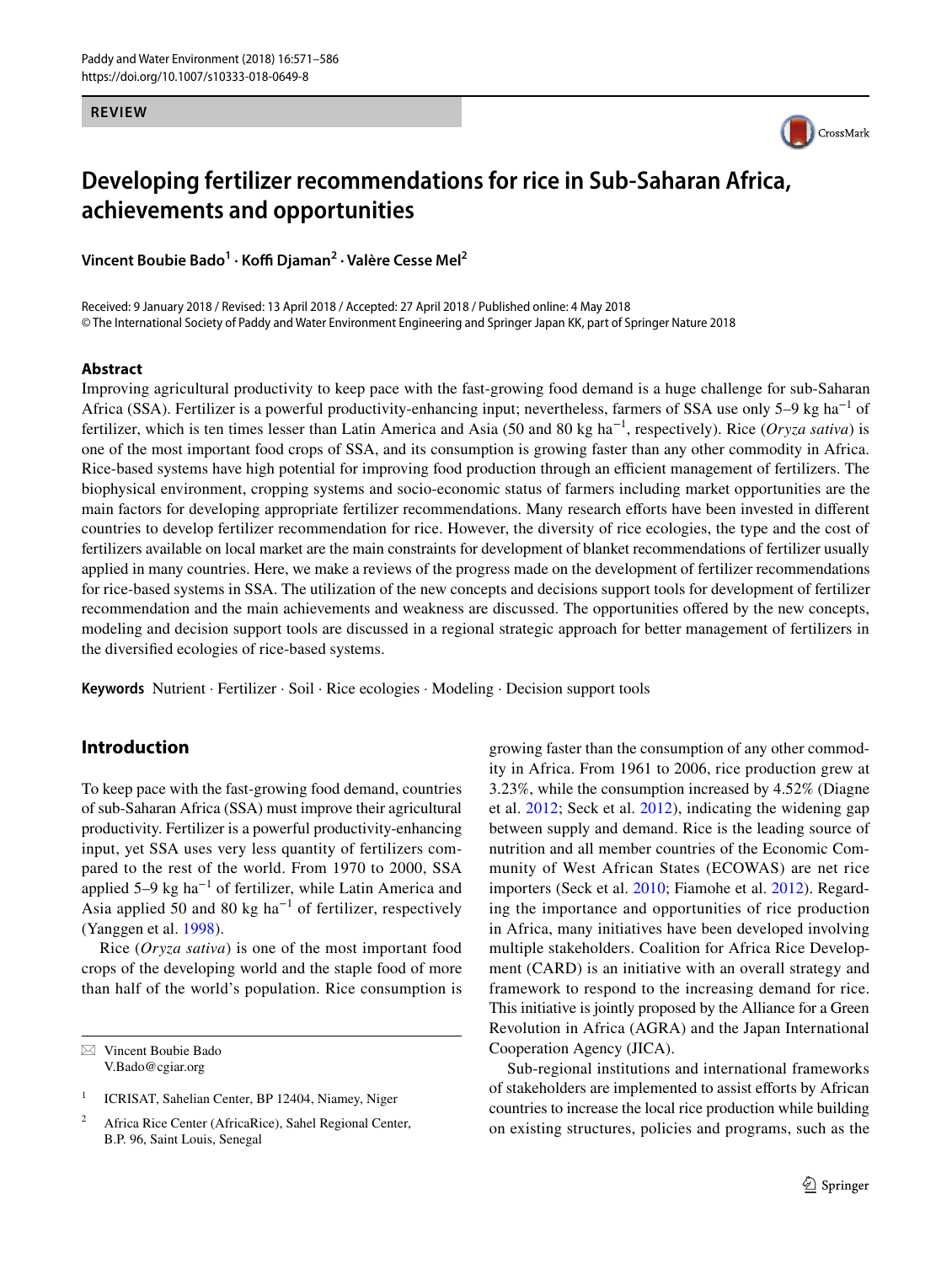Africa Rice Center (AfricaRice), the Comprehensive Africa Agriculture Development Program (CAADP) and the Africa Rice Initiative (ARI). Many countries are investing signifcant eforts and resources in the rice sector, particularly after the rice food crisis of 2008. However, the low productivity due to the high cost of inputs such as fertilizer remains a limiting factor to increase the global rice production in Africa. For example, while the simulated potential yield of irrigated rice with new improved varieties is  $8-12$  tons ha<sup>-1</sup> in West Africa Sahel (WAS) (Dingkuhn and Sow [1997\)](#page-13-2), the average yields in farmers' fields vary from 4 to 6 tons  $ha^{-1}$ (Haefele et al. [2002](#page-13-3); Kebbeh and Miezan [2003](#page-14-2)). Yanggen et al. ([1998\)](#page-15-0) calculated the ratio of kilograms of output per kilogram of input for rice in SSA to be ranging from 7 to 20 with an average of 12. This is higher than the rule-of-thumb threshold of 10 and close to the average of 11.4 for Asia and Latin America. The yield for unfertilized rice in SSA was roughly the same as Asia and Latin America, indicating that rice has more favorable ratio than maize in Africa. This better land productivity with rice is probably explained by the fact that most of the rice is irrigated or cultivated in lowland environment with reduced water stress. Working on economic analysis of factors of productivity in Senegal, Diagne et al. [\(2012](#page-13-0)) pointed out that fertilizers are robustly found to be the single most important source of productivity and technical efficiency levels of rice.

Rice is grown in West Africa in a wide range of agroecological zones ranging from the humid forest to desert areas. Within these regional agro-ecological zones, fve main systems of rice cultivation exist with respect to water supply, soil hydrology and topography (Windmeijer et al. [1994](#page-15-1)). Irrigated rice systems are primarily cultivated in deltas and foodplains with good water control. The lowland rainfed rice systems are mostly cultivated in valley bottoms and foodplains with varying degrees of water control. The rainfed upland rice systems are cultivated on upland and slopes on aerobic soils. The deepwater and mangrove systems present along riverbeds and in tidal areas (lagoons, deltas and coastal) rarely have water control on anaerobic soils for most of the season.

Compared to traditional cereals (millet, sorghum, maize), rice has the highest yield potential. Improving the availability, fertilizer recommendations could highly contribute to food security while reducing rice import in Africa. There is scope for sustainable intensifcation of the existing cropping rice-based systems through an efficient management of nutrients both from soil and fertilizers. In line with the efforts by African governments, under the Abuja Convention to increase mineral fertilizer use to 50 kg of nutrients per hectare by 2015 and based on its potential productivity as well as its regional and international market opportunities, ECOWAS has identifed rice as one of its priority crops. While rice has tremendous potential to be a cash crop, it is also a cereal crop, which is widely cultivated in diversifed environments and ecologies.

For example, lowland rice is cultivated in heavy soils under periodical submersion that afect the dynamic of soil organic carbon, soil nutrients and fertilizer use efficiency. In contrast, upland rice is cultivated on upland soils, which are generally of poor quality compared to lowland soils. The main constraints of upland soils are the low contents of clay, organic carbon, exchange capacity (EC) and nutrients availability. Between the lowland and upland ecologies and depending on water management and cropping systems, rice is cultivated in a diversity of biophysical environments that affect the nutrient use efficiency and productivity of ricebased systems. While nitrogen (N) deficiency is the main limiting factor of yield for lowland irrigated rice (Wopereis et al. [1999;](#page-15-2) Haefele et al. [2002](#page-13-3); Bado et al. [2008](#page-12-0)), phosphorus defciency particularly in the low acidic soils is the main limiting factor for upland rice. Any fertilizer recommendation should take into account the biophysical environment, the cropping system and also the socio-economic environment of farmers including market opportunities. This paper reviews rice-based systems and the main achievements on fertilizer recommendation to improve fertilizer use and rice productivity. Rice ecologies are used as the basis for strategic management of fertilizers for rice-based systems. Based on the main achievements and weakness, this paper discusses the challenges and opportunities to improve fertilizer use efficiency in rice-based systems. The goal is to suggest alternatives for better management of fertilizers to improve nutrient use efficiency and productivity of ricebased systems in diverse ecologies.

# **Soil constraints in rice ecologies**

Rice is both a staple and cash crop but also a strategic commodity in the international and regional markets. Due to the fast-growing demand for rice, many efforts and initiatives have been invested to increase rice production, particularly after the food crisis of 2008 (Diagne et al. [2012;](#page-13-0) Seck et al. [2012\)](#page-14-0). As for many crops, mineral fertilizer is one of the main factors of productivity and profitability. However, the use of fertilizer is limited by several factors. Most important factors limiting the use of fertilizers are cost, affordability and profitability. The development of fertilizer recommendation is generally based on the use of response curves to different nutrients (N, P, K) and calculation of the dose of fertilizer nutrients to apply for a target yield. Then, fertilizer recommendations are based on the optimum yields calculated from different nutrient requirements. However, in most countries in Africa, fertilizer recommendations are out of date and too general ('blanket recommendations') for different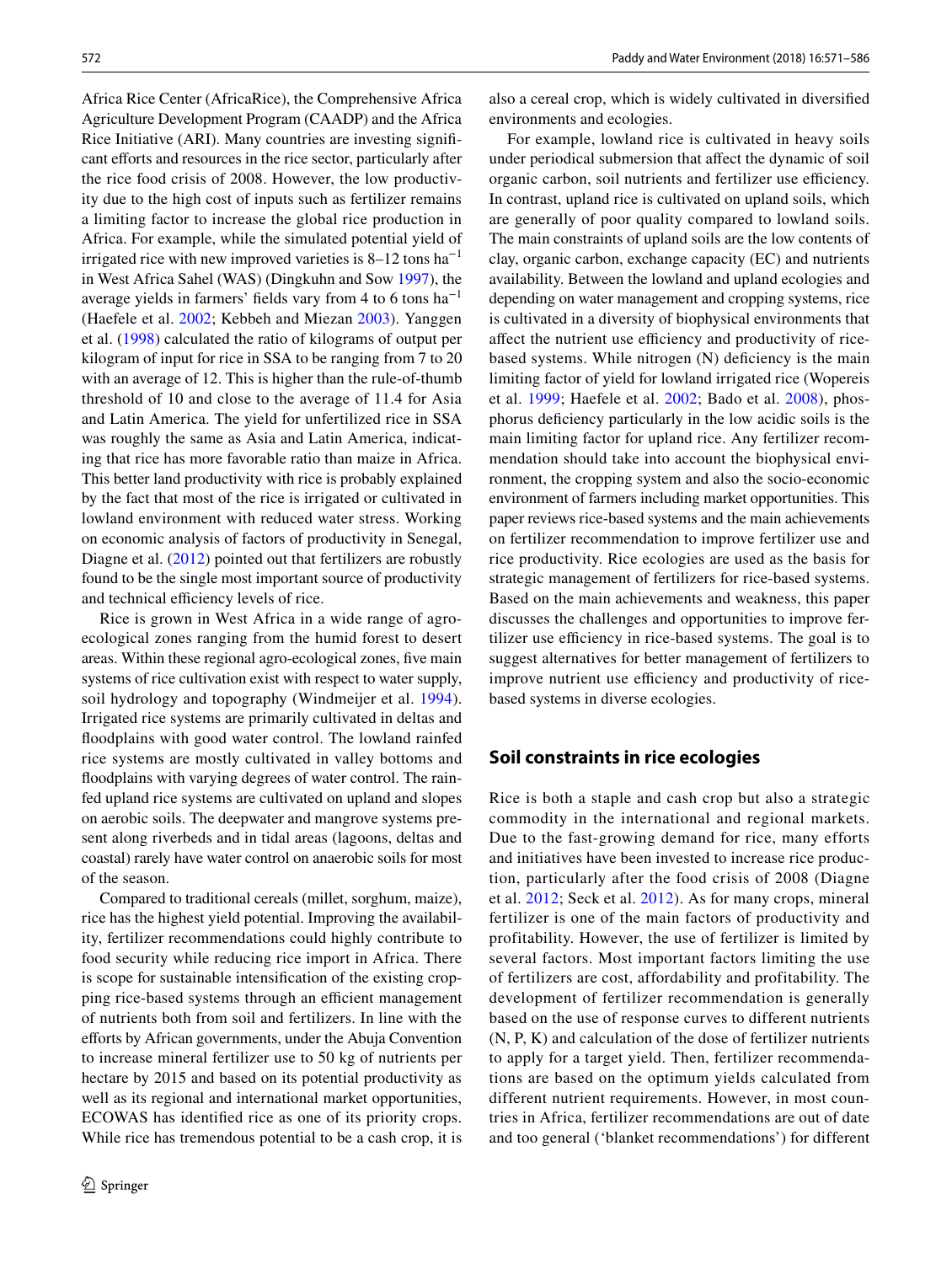ecologies of rice. The rice-based systems have three main ecologies Africa: irrigated lowlands, rainfed lowlands, and rainfed upland. The characterization of rice-growing environments is based on two concepts: toposequence and rice cropping system (Andriesse and Fresco [1991](#page-12-1)). Rainfed upland rice depends exclusively on rainwater. Rain is the main source of water on the crests and the upper and middle slopes of the toposequence. Excess water is stored in the soil is discharged by run-off or by percolation. Rainfed lowland rice also depends exclusively on rainwater as main source of water. But lowland rice is cultivated in the inland valleys and floodplains in the lowest toposequence. Because of the higher clay content and lower position in the toposequence, excess water is periodically stored in the soil. Irrigated rice is cultivated in inland valleys and flood plains with full control of water through irrigation. With the availability of water, irrigated rice is sometimes cultivated on upland soils. Each cropping system has specific biophysical, agronomic and socio-economic constraints that limit crop productivities. Moreover, the demand for fertilizer and the application of fertilizer recommendations by farmers vary with the rice ecologies (rainfed or irrigated). Water availability, capacity of farmers to purchase fertilizers, manage water and weeds determine their decision and quantity of fertilizer they might apply. For example, irrigated rice systems are the most intensive systems. While mineral fertilizers are systematically used in the intensive irrigated lowland rice-based systems, the use of mineral fertilizers in the rainfed lowland or upland systems is limited.

### **Soil constraints**

As a consequence of biophysical factors and water regimes, rice is cultivated on a diversity of soils. The dynamic of nutrients from soil and fertilizer is diferently afected by the management practices of water during the cropping seasons. The main constraints and distribution of fertility groups of soils within the diferent rice ecosystems and total rice area per system are summarized in Table [1.](#page-2-0) Using the fertility capability soil classifcation (FCC) system (Sanchez and Buol [1985](#page-14-3); Sanchez et al. [2003](#page-14-4)), Haefele et al. [\(2014a](#page-13-4), [b\)](#page-13-5) identifed four groups of soils. The frst two groups ('good' and 'poor' soils) do not have major soil chemical constraints, but difer in their degree of weathering and, therefore, their indigenous soil fertility. The third group ('very poor' soils) represents highly weathered soils with very low nutrient availability and a high probability of soil chemical constraints to crop growth (acid, low nutrient reserves, low CEC, Al toxicity, high P-fxation). The last group combines the most frequently cited 'problem soils', i.e., acid-sulfate soils, peat soils, saline and alkaline soils, which are characterized by specifc and severe soil chemical constraints. In general, soil pH, available P, exchangeable bases (Ca, Mg, K, and Na), and ECEC decrease while total C, total N and exchange acidity (Al and H) increase with increasing rainfall. This tendency is mostly explained by the enhanced biomass production and soil weathering sequence governed by the climate (Abe et al. [2010](#page-12-2)). The majority of rice soils are very poor (37%), followed by equal fractions of poor (28%) and good soils (27%). Overall, problem soils are not common and make up 'only' 8% of all rice soils in Africa.

<span id="page-2-0"></span>**Table 1** Distribution of the diferent soil characteristics, constraints and fertility groups (%) within the diferent rice ecosystems (%) and total rice area per system in Africa. *Source* Adapted from Haefele et al. [\(2014a](#page-13-4), [b\)](#page-13-5)

| Fertility groups and soil constraints                                                                                                                                                                                                                                                        |                      | Cropping systems/ecologies of rice $(\%)$ |                                   |                      |                 |  |
|----------------------------------------------------------------------------------------------------------------------------------------------------------------------------------------------------------------------------------------------------------------------------------------------|----------------------|-------------------------------------------|-----------------------------------|----------------------|-----------------|--|
|                                                                                                                                                                                                                                                                                              | Irrigated<br>summary | Rainfed<br>summary                        | Other,<br>deepwater/<br>mangroves | Rainfed,<br>lowlands | Rainfed uplands |  |
| Good soils: Calcareous (basic reaction) common Fe and Zn deficiencies<br>cracking clays, vertic properties, very sticky plastic clay, amorphous vol-<br>canic, high P-fixation by allophane<br>waterlogging, gleyic conditions                                                               | 19.7                 | 17.8                                      | 11.8                              | 22.8                 | 11.4            |  |
| <i>Poor soils:</i> Limited aluminum toxicity, intermediate, Weathering, low<br>organic C, shallow/obstacles to roots, gravel<br>slight alkalinity                                                                                                                                            | 25.7                 | 16.0                                      | 25.2                              | 16.7                 | 12.8            |  |
| Very poor soils: Low nutrient capital reserves, Al toxicity for most common<br>crops or very low pH, Very shallow<br>soil moisture stress (three month dry season); High leaching potential, low<br>buffering capacity, low ECEC, very low organic C,<br>high P-fixation by Fe and Al oxides | 47.8                 | 63.9                                      | 60.8                              | 57.6                 | 74.4            |  |
| <i>Problem soils:</i> Saline, sulfidic, presence of cat clays, organic<br>alkaline or sodic                                                                                                                                                                                                  | 6.3                  | 2.3                                       | 2.1                               | 2.9                  | 1.3             |  |
| <i>Total rice area per system</i> (000 ha)                                                                                                                                                                                                                                                   | 2215                 | 8251                                      | 678                               | 4611                 | 2963            |  |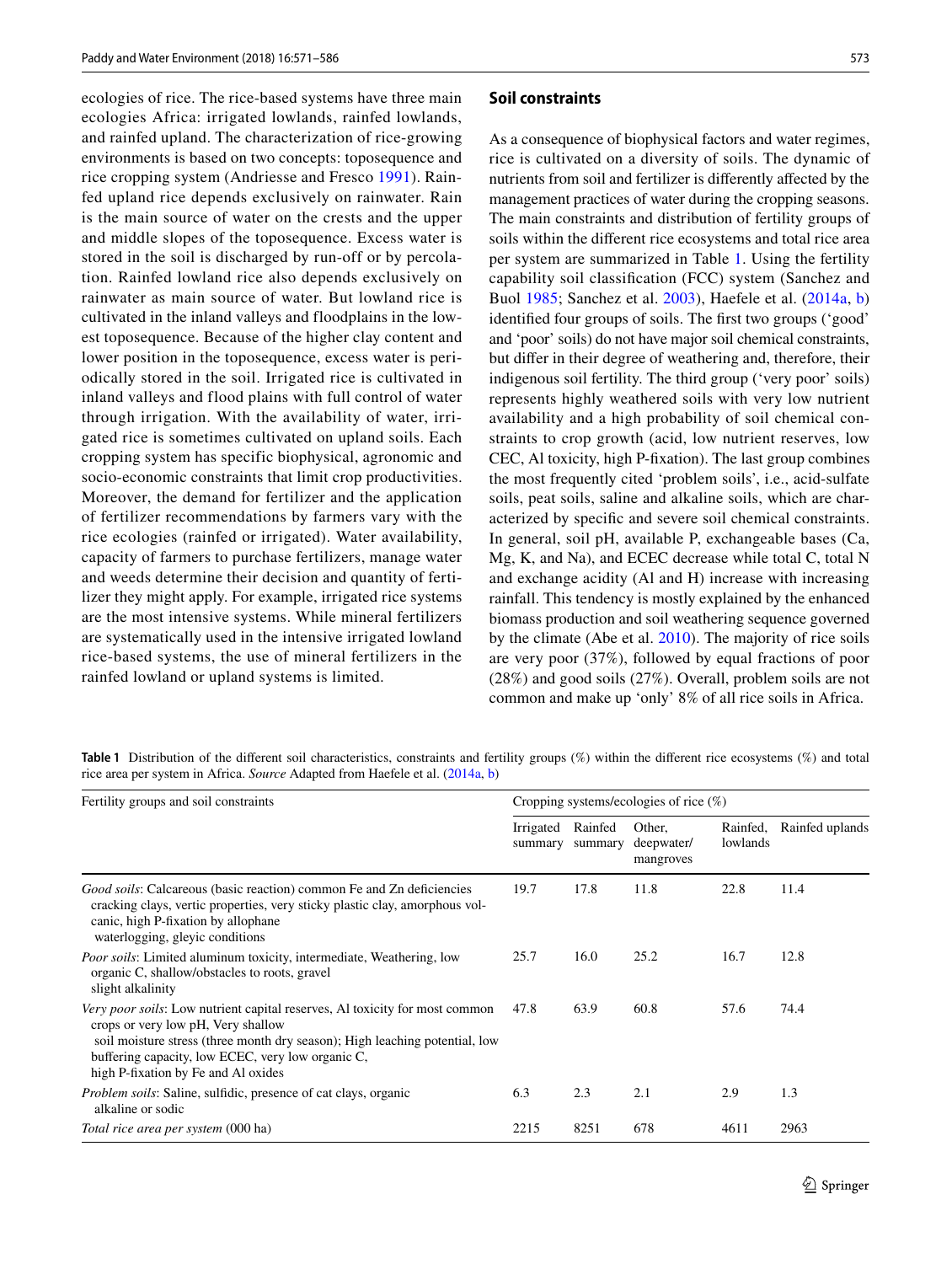### **Rainfed upland rice**

Rice upland soils cover the upper and middle slopes of the catena are generally well drained, deep to very deep, and coarse- to medium-textured or gravelly in the humid forest and Guinea savanna zones. Soils in the upper parts of the toposequence are moderately to well drained, shallow to medium in depth, and coarse- to medium-textured or gravelly in the Sudan savanna transition zones (Andriesse and Fresco [1991\)](#page-12-1). The red clayey or clay-loam soils dominant in the humid forest and Guinea savanna zones are classifed as Ultisols and Oxisols, and some as Alfsols; the brown sandy or sandy loam soils of the Sudan savanna transition zones belong to Alfsols, Inceptisols, or Entisols; and the organic matter (OM)-rich, relatively fertile soils of the highlands of East and Central Africa and Madagascar are mostly Inceptisols. The inherent fertility of most upland soils is low pH, cation exchange capacity, and base saturation in warm and humid zones due to intense weathering of parent materials, and medium to high in semiarid zones due to less intense weathering and, deposition of Ca, Mg, and K from dust deposits from the Sahara Desert that occur in the dry season (DS) (Andriesse and Fresco [1991](#page-12-1)). Subsoil acidity and Al and Mn toxicity are common problems in some soils. Due to high P-fxation, P fertilization is an important requisite to get a crop response to other nutrients such as N (Sahrawat et al. [2003\)](#page-14-5).

Upland rice production is mostly by subsistence-oriented farm households with limited use of external inputs. Upland rice is grown as a sole crop or mixed with maize and beans both in slash-and-burn systems and in intensifed systems, where upland rice is rotated with other crops on permanently cultivated lands. Under this rice-growing system, the land is tilled before the rainy season arrives, and the rice seed is normally broadcasted. While the upland rice area is relatively small (9.2%) in Asia, it covers 44% of the total rice cultivated in Western and Central Africa, mainly in coastal areas in the humid and sub-humid agro-ecological zone (Defoer et al. [2002](#page-13-6); Seck et al. [2010](#page-14-1)). Due to erratic rainfall patterns, poor weed control, low fertilizer use, and high disease incidence, yields remain low, averaging about 1 ton ha−1. Weed competition is the most important yield-reducing factor (Johnson [1997\)](#page-14-6) followed by drought, blast, soil acidity and general soil infertility. Farmers traditionally manage these stresses through long periods of bush fallow. However, population growth has forced farmers to reduce the fallow periods and concentrate their farming activities toward the fragile upper parts of the upland slopes. The slash-and-burn method of land clearing can reduce weed pressure but also led to a decline in soil fertility. Farmers also face high risk of crop failure and generally lower productivity levels. The main factors that limit rice yields under rainfed conditions are frequent drought, lack of water management and poor soils.

The upland rice production systems account for almost one-half of the rice area and contribute to 29% of the total rice production in West Africa. Upland rice is cultivated on poor soils, which are generally acidic, fragile and prone to degradation and nutrient depletion. The low productivity of the upland rice-based system is partly due to the limited use of nutrient inputs by resource poor smallholder farmers and limited investment in fertilizers (Buresh et al. [1997;](#page-13-7) Becker and Johnson [1999;](#page-12-3) Oikeh et al. [2010\)](#page-14-7). Even though these production systems have the potential for  $2-4$  tons ha<sup>-1</sup>, rice yields are seldom above 1-ton  $ha^{-1}$  in most smallholder farmers' felds due to constraints such as soil acidifcation, inherently low soil fertility, and limited use of fertilizers (Oikeh et al. [2010\)](#page-14-7). Most upland rice-based systems under shortened fallow management are characterized by inherently acidic, P-defcient and low organic matter contents. An Appropriate management option is to develop low external input systems that sustainably increases soil fertility to match appropriate varieties (acid-tolerant, P-efficient), enhances soil organic matter N-balance through integration of N-fxing legume, crop residue management and use of phosphate rock alone or in combination with organic amendments.

### **Lowland rice**

Rainfed lowland rice and irrigated lowland rice are cultivated on wetlands or lowlands in diferent ecologies. Lowlands are found not only in low-lying areas (river and coastal food-plains, deltas, and depressions) but also on upper river terraces, foot slopes, and hilltops. For example, in West and Central Africa, lowlands are a part of the inland valley system, which is a continuum of drylands on upper and midslopes and lowlands in valley bottoms. On lower slopes, the boundary between wetland and dryland is often gradual. About 40% of lowlands are found in the equatorial region and the rest in the Guinea savannas. About 36 million ha of lowlands are located in the tropical highlands of East and Central Africa and Madagascar (Balasubramanian et al. [2007\)](#page-12-4). Inland basins are the largest area suitable for rice with 45% of the total lowlands in Sub-Saharan Africa (SSA). They comprise drainage depressions and inland deltas of rivers, with imperfectly to poorly drained and potentially acidic soils (Ultisols, Oxisols, Alfsols, Entisols, and Vertisols). Inland valley lowlands occupy 36% of the total wetland area in SSA (Balasubramanian et al. [2007\)](#page-12-4). Most inland valley lowlands are concentrated in the intertropical zone where rainfall is superior to 700 mm. The soils (Entisols) in the valley bottoms are fooded during the rainy season, whereas the soils (Ultisols, Oxisols, Alfsols, and Inceptisols) on adjacent drylands are aerobic and prone to erosion.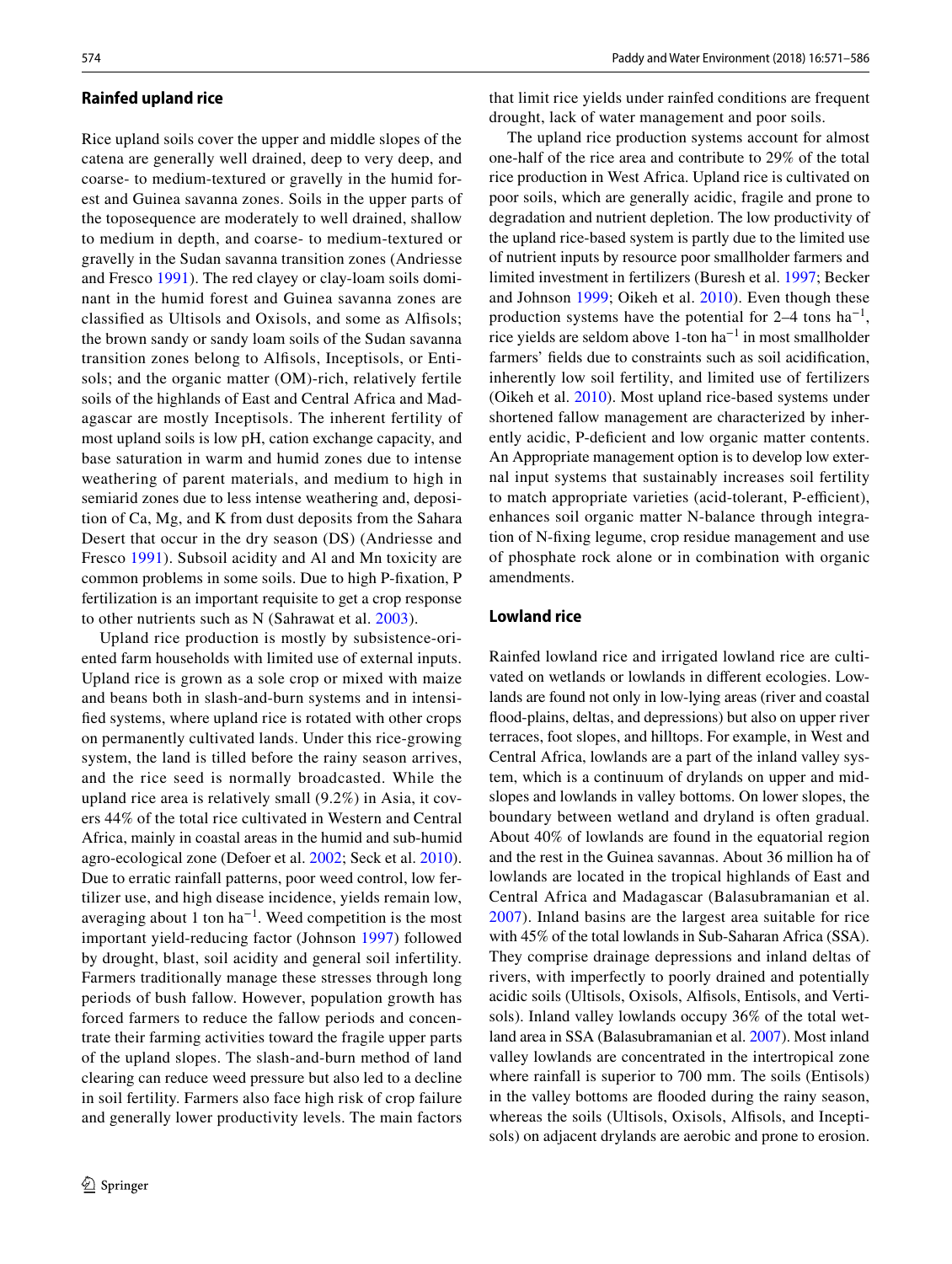Floodplains (12% of lowlands) are wide, fat plains of alluvium bordering streams and rivers that periodically food them. Well-developed food plains extend from either side of large rivers such as the Gambia, Niger, Benue, Zaire, Zambezi, Limpopo, Tana, White and Blue Nile, and Chari. Soils of the foodplains (Entisols, Inceptisols) are moderately well to poorly drained and medium to fne textured with moderate to high fertility. Soils can be saline and/or alkaline in drier regions (Balasubramanian et al. [2007](#page-12-4)). Coastal lowlands (7%) of lowlands) comprise Deltas of Niger in Nigeria, Rufji in Tanzania, and Zambezi in Mozambique; Estuaries at the mouths of the Zaire, Cross, Gambia, and Corubal rivers; Intertidal fats or lagoons along the West and East African coasts. Soils (Entisols, Inceptisols, Histosols) are poorly drained and nonsaline in freshwater swamps, acid sulfate (Entisols, Inceptisols) in mangrove swamps, poorly drained and saline (Inceptisols) in lagoons, coarse-textured (Entisols, Inceptisols) in sand bars and dunes, and organic (Histosols) in permanently fooded areas. In general, soils of lowlands are fairly rich in exchangeable bases (Ca, Mg, and K), slightly acidic to neutral ( $pH$  6–7), low in P-fixation capacity, and not Al toxic (Balasubramanian et al. [2007\)](#page-12-4).

## **Rainfed lowland rice**

About 40–45 million ha of rainfed lowlands supply around 20% of the world's rice production (IRRI, AfricaRice, CIAT 2010). The rainfed lowlands constitute 26% of the total rice area in Asia (Swain et al. [2005\)](#page-15-3). In West and Central Africa, the rainfed lowland systems (foodplains and valley bottoms) constitute 31% of the total rice area (Defoer et al. [2002](#page-13-6)). Inland valleys constitute over 38% of the total wetlands in sub-Saharan Africa and are cropped extensively with rainfed lowland rice in the wet season (Africa Rice Center— WARDA [2008\)](#page-12-5). In West Africa, this ecosystem forms signifcant rice-growing areas in Senegal (47%), Burkina Faso (65%) and Gambia (64%) (Seck et al. [2010](#page-14-1)). On-farm yield level is generally low due to various biophysical constraints and poor crop management practices (Becker and Johnson [2001b;](#page-13-8) Touré et al. [2009\)](#page-15-4). Furthermore, in inland valleys, natural resources (particularly water and soil resources) are strongly correlated with their position in the toposequence (Homma et al. [2003](#page-13-9); Haefele et al. [2006;](#page-13-10) Tsubo et al. [2006](#page-15-5)). Most lowland felds have no water control such as bunds or drainage system, despite the fact that bunds could improve productivity by 30–100% (Raes et al. [2007;](#page-14-8) Worou [2012](#page-15-6)). For example, in Cote d'Ivoire, applied nitrogen efficiency of rainfed lowland rice is improved by bunds increasing gain by 10–12 kg grain (Becker and Johnson [2001a;](#page-13-11) Asubonteng [2001](#page-12-6); Touré et al. [2009\)](#page-15-4). In a combined analysis over four seasons in Benin, Worou ([2012\)](#page-15-6) demonstrated that bounding increased rice yield by 29% and fertilizer application increased rice yield by 28% without interaction between the two factors. Rainfed lowlands in inland valleys present a high potential for rice production in Africa. However, rice yield in the lowlands is in general low due to various constraints such as, poor soil fertility, drought, iron (Fe) toxicity, and poor crop management practices (Worou [2012](#page-15-6)). Many studies indicate that the application of P, K and Zn in conjunction with N in lowlands is an efective way of reducing iron toxicity in rice (Yamauchi [1989;](#page-15-7) Yoshida [1981](#page-15-8); Worou [2012](#page-15-6)). Furthermore, iron (Fe) toxicity is considered as one of the major constraints to rice production in rainfed lowlands in West Africa (Becker and Asch [2005\)](#page-12-7). The reductive conditions found in lowland soils are a prerequisite for the development of iron toxicity through the solubilization of virtually all iron compounds in the soil into its ferrous form  $(Fe2+)$ . Two levels of toxicity can be observed in the wetland system: the primary iron toxicity explained by an apparent sensitivity of rice seedlings to high amounts of Fe2+accumulated just after fooding, and the secondary iron toxicity described by the excessive Fe2+uptake caused by an increased root permeability and enhanced microbial iron reduction in the rhizosphere (intensive exudation) during the physiologically active phase of rice plant between heading and fowering (Prade et al. [1986\)](#page-14-9). Iron toxicity can be also linked to nutritional imbalances due to low availability of P, K, Zn, Ca or Mg rather than to a high content of soluble iron in the soil solution. Therefore, iron concentration in the leaf tissue is a much better indicator of the occurrence of iron toxicity than extractable iron in collected soil samples. High iron concentrations in soil can reduce the uptake of other minerals such as nitrogen (N) and phosphorus (P) by rice plants (Yoshida [1981;](#page-15-8) Diatta and Sahrawat [2005](#page-13-12)) and consequently reduce rice yield (Chérif et al. [2009\)](#page-13-13). Increased pond water level due to development of bunds to avoid water stress may increase risk for Fe toxicity, resulting in reduced rice yield or fertilizer use efficiency. However, little is known about the efects of bounding and fertilizer application on rice yield in areas where Fe toxicity is a major constraint.

#### **Irrigated lowland rice**

The availability of water in irrigated lowland rice system induces some agronomic problems such as weed pressure and nitrogen losses (denitrifcation, volatilization) more than in the rainfed lowlands system. Irrigation systems include dams, water diversion from rivers and pump irrigation from surface water or tube-wells (Defoer et al. [2002\)](#page-13-6). High-yielding varieties are cultivated with appropriate doses of fertilizers coupled with improved management techniques. During rainy season, farmers do not always have full control over water. Hence, the boundaries between lowland and irrigated systems are not rigid. Water control may change over time and space. The level of water control dictates, in broad terms, the production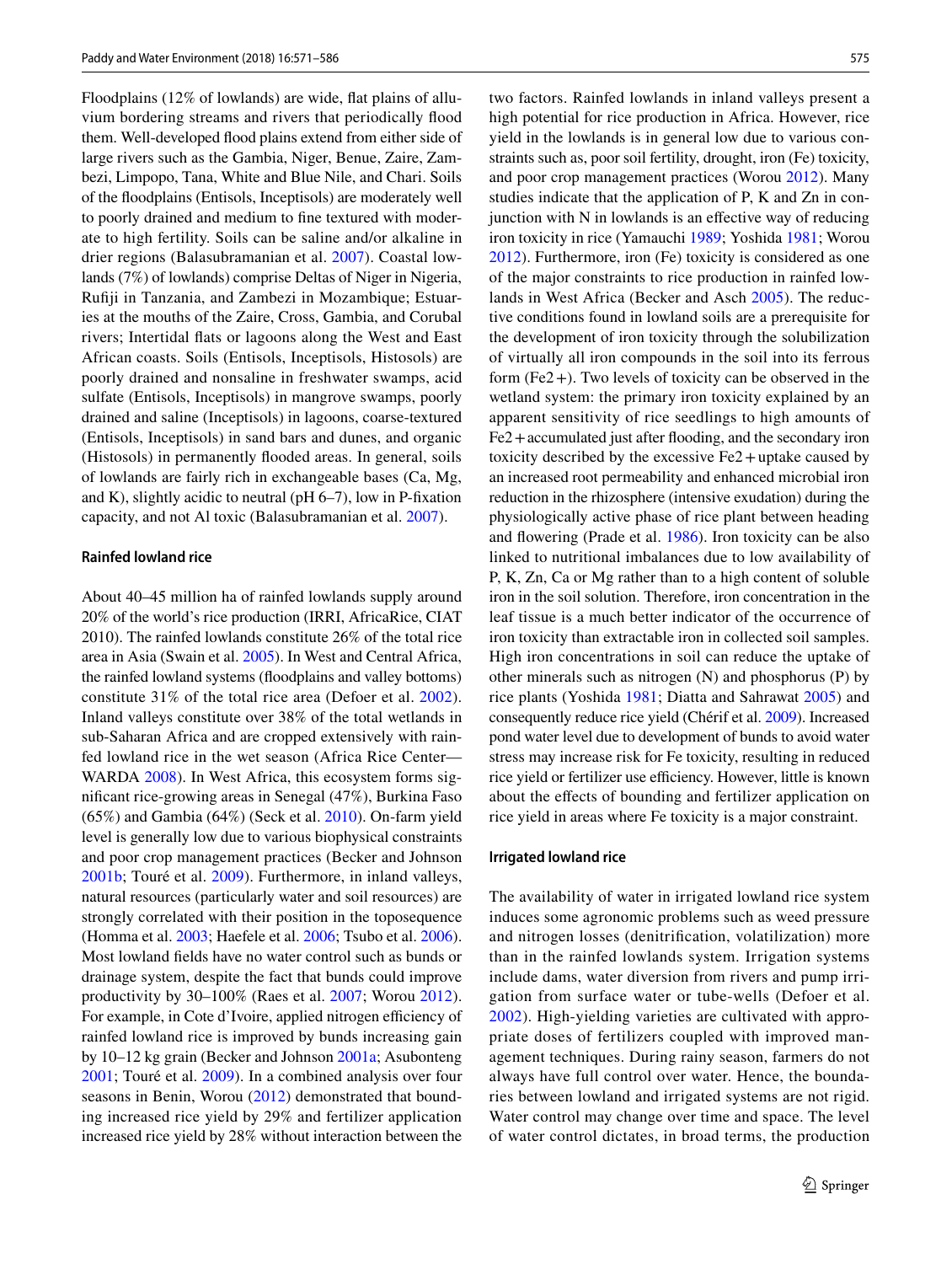potential of a system, and knowledge about the dynamics of water control is therefore extremely important. Nutrient recoveries (in particular N use efficiency) are affected by water management. In West and Central Africa, only 12–14% (0.5 million ha) of the total rice area is irrigated (Somado et al. [2008\)](#page-15-9). This includes 80% of the rice area in Cameroon (14,700 ha), 55% in Niger (14,000 ha), 30% in Mali (52,920 ha) and 20% in Burkina Faso (6750 ha). Irrigated rice in these countries (except Cameroon) is mainly in the Sudan Savanna and Sahel, which account for nearly 60% of the irrigated rice area in West and Central Africa. On average, yields from farmers' irrigated rice felds in the Sahel are around  $5-6$  tons ha<sup>-1</sup> per season, with potential yields varying from 8 to 11 tons ha−1 per season (Haefele et al. [2000](#page-13-14)). The very high yield potential in the Sahel is due to high solar radiation levels and relatively favorable temperatures. African rice gall midge, rice yellow mottle virus and blast are the major pests found in the irrigated rice ecosystems in Africa (Nwilene et al. [2007](#page-14-10)). Despite its high yield potential, 'blanket recommendations' of mineral fertilizers are widely used without taking account the new improved varieties, soil type, cropping system, growing season and water management. These lead to poor inputs use returns, increasing production cost and decreasing competitiveness of irrigated rice.

The productivity and proftability of irrigated rice-based systems can be improved by an integrated development and management of technologies adapted to the production environment of small-scale farmers (Kebbeh and Miezan [2003](#page-14-2)). This objective could be achieved by a systems approach helping decision makers and farmers to adopt dynamic choices according to environment opportunities rather than traditional research (Jones et al. [1998](#page-14-11)). In addition to these three main ecosystems, mangrove rice-growing systems also form an important part of the rice production systems in some countries.

# **Fertilizer recommendation for rice**

The fertilizer dose, type and nutrients applied by various African countries are summarized in Table [2.](#page-6-0) The main observation is the high variability of recommendations even for the same ecology. For example, N fertilizer recommendations vary from 90 to 130 kg ha<sup> $-1$ </sup> in Burkina for the same ecology of irrigated rice cultivated under full water control conditions. As showed by Bado et al.  $(2011)$  $(2011)$ , some explanations of this variability in fertilizer recommendations may result from multiple interactions within soil type, yield potential of varieties, the cropping season, farmer's practices (such as weed control) and the type of fertilizer available to be used for calculating fertilizer recommendations (Fig. [1](#page-6-1)).

### **Rainfed upland**

In contrast with lowlands, phosphorous deficiency and high P-fxing capacity associated with low organic carbon and low availability of nitrogen are the main limiting factors in upland soils (Becker and Johnson [2001b](#page-13-8); Sahrawat et al. [2003](#page-14-5)). Due to water constraints and frequent droughts, fertilizer application is more efective during high rainfall. In general, the recommended N rates for upland rice usually range from 50 to 80 kg ha<sup>-1</sup>, applied in 2–3 splits at planting, early tillering and panicle initiation. The critical limit of soil extractable P for upland rice ranges from 14 to 16 mg ha<sup>-1</sup> (Sahrawat et al. [1997](#page-14-12), [2001](#page-14-13); Bado et al. [2010\)](#page-12-9), and P fertilizer applications vary from 13 to 25 kg ha<sup>-1</sup>. Potassium is less limiting, and around 10–20 kg K ha−1 are usually applied. Due to poor quality of upland soil (low OC, clay content, acidity and high P-fxing) and limited resources of smallholder farmers to aford mineral fertilizer, organic inputs are an important productivity factor. Promising alternative cropping systems include the use of weed suppressing and multipurpose legumes as short-term fallow crops (Becker and Johnson [1998](#page-12-10), [1999;](#page-12-3) Akanvou et al. [2000;](#page-12-11) Saito et al. [2010](#page-14-14)). Intercropping upland rice with grain legumes like cowpea or soybean, rice–grain legume rotations or integrating early maturing legumes as pre- or post-rice crops improve the productivity of upland rice systems (Oikeh et al. [2008](#page-14-15)).

Fertilizer recommendations (Table [2](#page-6-0)) present the difficulty of calculating accurate doses of nutrients. Fertilizers communally available in the local market are not always adapted to rice. For example, many formulations of the complex NPK fertilizer available in many countries are formulated for the most important industrial crops such as cocoa (Côte d'Ivoire) or cotton (Burkina Faso). Fertilizer recommendations for rice are generally adjusted using urea and the available NPK fertilizers. For example, excessive doses of P are recommended on lowland rice in Burkina Faso because of the difficulty in balancing N, P and K nutrients with urea (46% N) and NPK fertilizer (14-23-14).

### **Irrigated and rainfed lowlands**

In general, the recommended N rates for lowland rice usually range from 60 to 120 kg ha<sup>-1</sup>, applied in 2–3 splits at planting, early tillering and panicle initiation. An additional split at booting can be benefcial in very highyielding systems (Wopereis-Pura et al. [2002\)](#page-15-10), depending of yield potential of varieties and weed control. Good control of weeds is an important factor of fertilizer N use efficiency in irrigated and lowland systems. Good response to fertilizer applications is obtained through adequate weed control, while poor control of weeds leads to poor response to N applications (Bado et al. [2008\)](#page-12-0) (Fig. [1](#page-6-1)).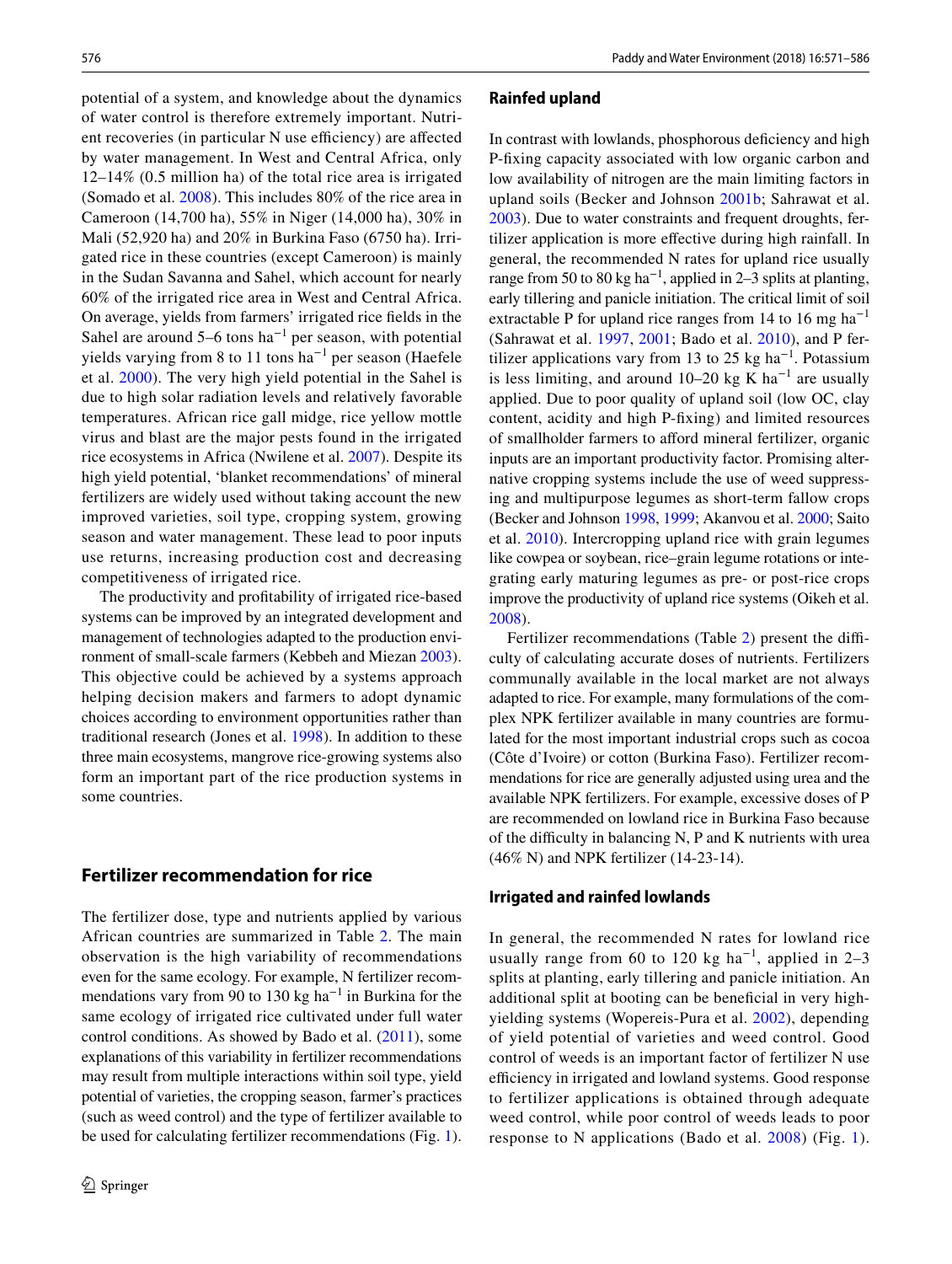<span id="page-6-0"></span>**Table 2** Fertilizer recommendations for rice in some countries in Africa

| Country             | Rice ecology             | Doses of nutrient<br>applied ( $kg \text{ ha}^{-1}$ ) | References                |
|---------------------|--------------------------|-------------------------------------------------------|---------------------------|
| Nigeria             | Lowland                  | 60N-13P-25K                                           | Ekeleme et al. $(2008)$   |
|                     | Rainfed Upland           | 50N-30P-30K                                           | Oikeh et al. (2017)       |
| Benin               | Rainfed Lowland          | 55N-18P-33K                                           | Worou $(2012)$            |
|                     | Rainfed Upland           | 78N-15P-27K                                           | Oikeh et al. (2017)       |
| Togo                | Lowland                  | 122N-13P-25K                                          | Meertens 2001             |
|                     | Rainfed Upland           | 45N-10P-19K                                           | Aboa et al. 2008          |
| Senegal             | Irrigated Lowland        | 120N-26P-50K                                          | Haefele et al. 2013       |
|                     | Rainfed (upland/Lowland) | 100N-13P-25K                                          | Lô 2010                   |
| Mali                | Irrigated Lowland        | 133N-20P-40K                                          | Nwilene et al. (2007)     |
|                     | Rainfed (upland/Lowland) | $60N-10P-10K$                                         | Haefele et al. $(2001)$   |
| Côte d'Ivoire       | Irrigated Lowland        | 71N-20P-38K                                           | CNRA (2005)               |
|                     | Rainfed upland           | 70N-21P-30K                                           | Gala-Bi et al. (2011)     |
| <b>Burkina Faso</b> | Lowland                  | 82N-31P-30K                                           | Segda et al. (2005)       |
|                     | Rainfed upland           | 67N-16P-18K                                           | Karboré (2011)            |
| Ghana               | Lowland                  | 90N-26P-50K                                           | Buri et al. (2012)        |
|                     | Rainfed Upland           | 90N-20P-30K                                           | Nyalemegbe et al. (2012)  |
| Tanzania            | Lowland                  | $40N-10P-0K$                                          | Mowo et al. (1993)        |
|                     | Rainfed Upland           |                                                       |                           |
| Sierra Leone        | Lowland                  | $60N-18P-34K$                                         | Nyalemegbe et al. (2012)  |
|                     | Upland                   | $60N-18P-34K$                                         | Oikeh et al. (2017)       |
| Egypt               | Lowland                  | 143N-16P-47K                                          | Abd El-Hadi et al. (2013) |
| Malawi              | Lowland                  | 83N-11P-0K                                            | Mutegi et al. $(2015)$    |
|                     | Upland                   | 83N-11P-0K                                            |                           |
| Gambia              | Lowland                  | 70N-30P-30K                                           | Ceesay $(2011)$           |
|                     | Upland                   | 70N-30P-30K                                           |                           |
| Ethiopia            | Lowland                  | 69N-10P-0K                                            | Tilahun et al. (2007)     |
|                     | Upland                   |                                                       |                           |
| Mauritania          | Lowland                  | 156N-20P-0K                                           | Haefele et al. $(2001)$   |



<span id="page-6-1"></span>**Fig. 1** Efects of weeds control (weeding and no weeding) on irrigated rice responses to N fertilizer applications in the Senegal River Valley (Reproduced with permission from Bado et al. [2011\)](#page-12-8)

Many studies indicate that N fertilizer recommendations depend on the cropping. The optimum rate of N fertilizer varies from 90 to 120 kg N ha<sup>-1</sup> during the wet season (Haefele et al. [2002](#page-13-3); Bado et al. [2010\)](#page-12-9). Very high N rates up to 150 kg ha<sup> $-1$ </sup> can be recommended in irrigated rice system during the dry season, if high solar radiation enables potential grain yields of up to 12 ton ha−1 (Haefele and Wopereis [2004](#page-13-15)). The critical limits of soil extractable P vary from 7 to 9 mg P ha<sup>-1</sup> and from 15 to 17 P ha<sup>-1</sup> with the P-Bray1 and Olsen method, respectively (Haefele et al. [2004;](#page-13-16) Bado et al. [2008](#page-12-0)) (Fig. [2](#page-7-0)). Below these critical limits, the application of 20–25 kg P fertilizer can maintain good level of P to ensure good yields. Potassium fertilizers are to be applied along with N and P on poor soils, if higher yields are desired, and especially if two (highyielding) crops are grown per year on a regular basis. The amount of K that needs to be applied also depends on K inputs from the irrigation water and from dust depositions. In West Africa, the dust deposition (dry deposition) is high at the northern fringes of the Sahel (e.g., in the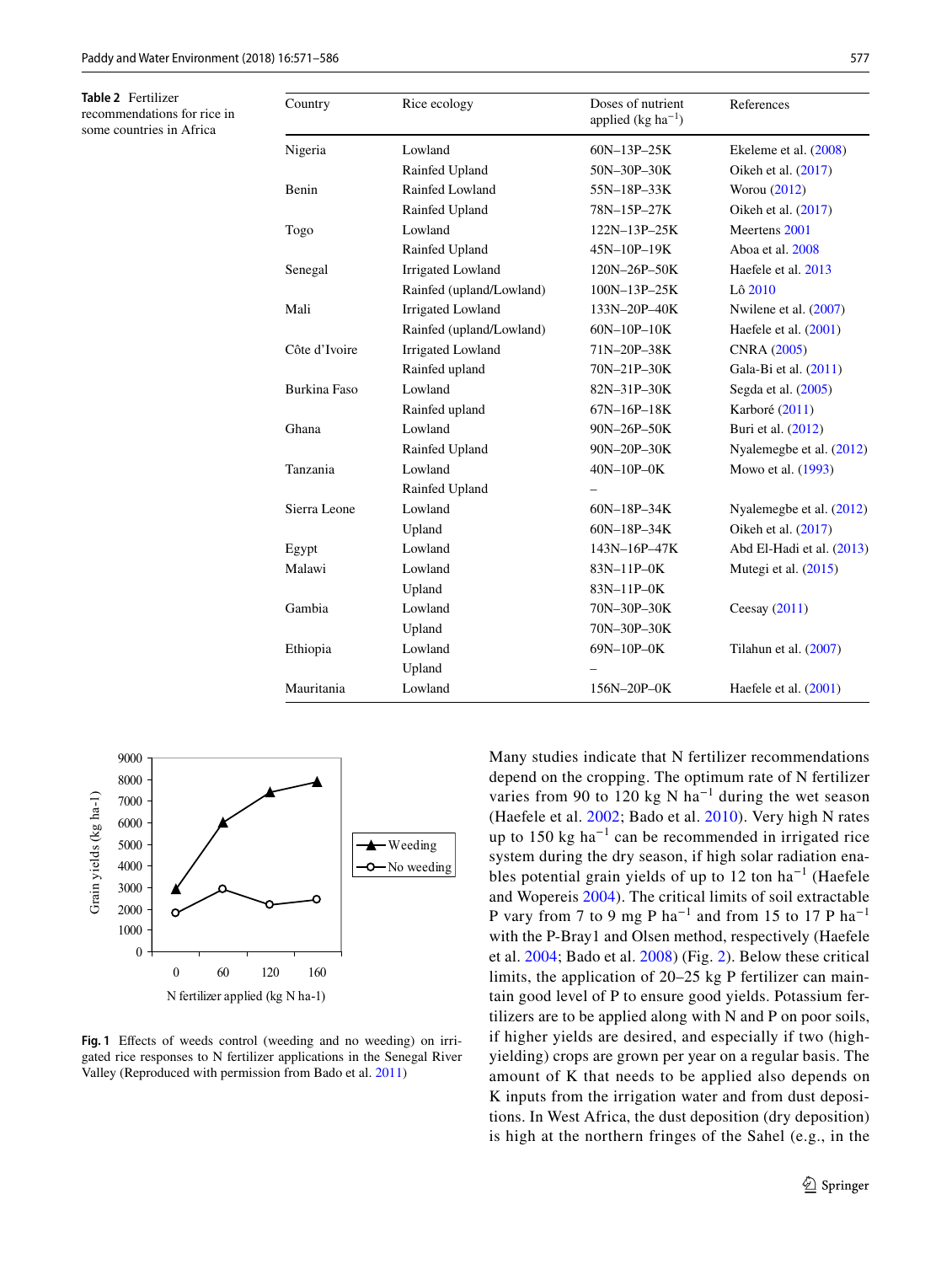

<span id="page-7-0"></span>**Fig. 2** Relationships between soil extractable P and yields and critical limit of soil P of a Gleysol under irrigated rice in the Senegal River Valley, as determined by the Cate and Nelson graphical method with **a** the Bray1 extractant (9 mg P kg−1 of soil) and **b** the Olsen extractant (17 mg P kg−1 of soil). *Source*: Bado et al. [\(2008](#page-12-0))

Senegal River valley and in the Office du Niger, Mali) and decreases toward the south (Haefele et al. [2004](#page-13-16), [2013](#page-13-18)).

On two long-term fertility experiments implemented by AfricaRice in the Senegal river valley, Bado et al. ([2010\)](#page-12-9) showed that soil organic carbon remained steady or increased irrespective of fertilizer application and rice yields declined only when rice was cultivated without NPK fertilizer or when only N fertilizer was used (Fig. [3](#page-7-1)). They suggested seeking alternatives for better management of fertilizers in order to improve irrigated rice productivity and proftability. While N should be applied each season, it is probably not necessary to apply P and K each season. For example, seasonal applications of N (each cropping season) and annual applications (one season per year) of P and K can be an option to improve fertilizer management, rice production and proftability.



<span id="page-7-1"></span>**Fig. 3** Infuence of fertilizer applications on rice grain yields at Fanaye in the Senegal River Valley during 18 years (1991–2008) during the two cropping seasons per year: Hot Dry Season (HDS) (February to May) and the Wet Season (WS) (June to September). The lines of yield trends indicated that the signifcant linear relationship (*p*<0.05) existed between yields and year. *Source*: adapted from Bado et al. [2010\)](#page-12-9)

# **New concepts and tools for fertilizer recommendations**

The strategic objective of self-sufficiency in rice has become the political slogan of most of the countries in Economic Community of West African States (ECOWAS). Improving fertilizer use efficiency through appropriate fertilizer recommendations would contribute to increasing the productivity, proftability and competitiveness of local rice production, a huge option to reach rice self-sufficiency. Specific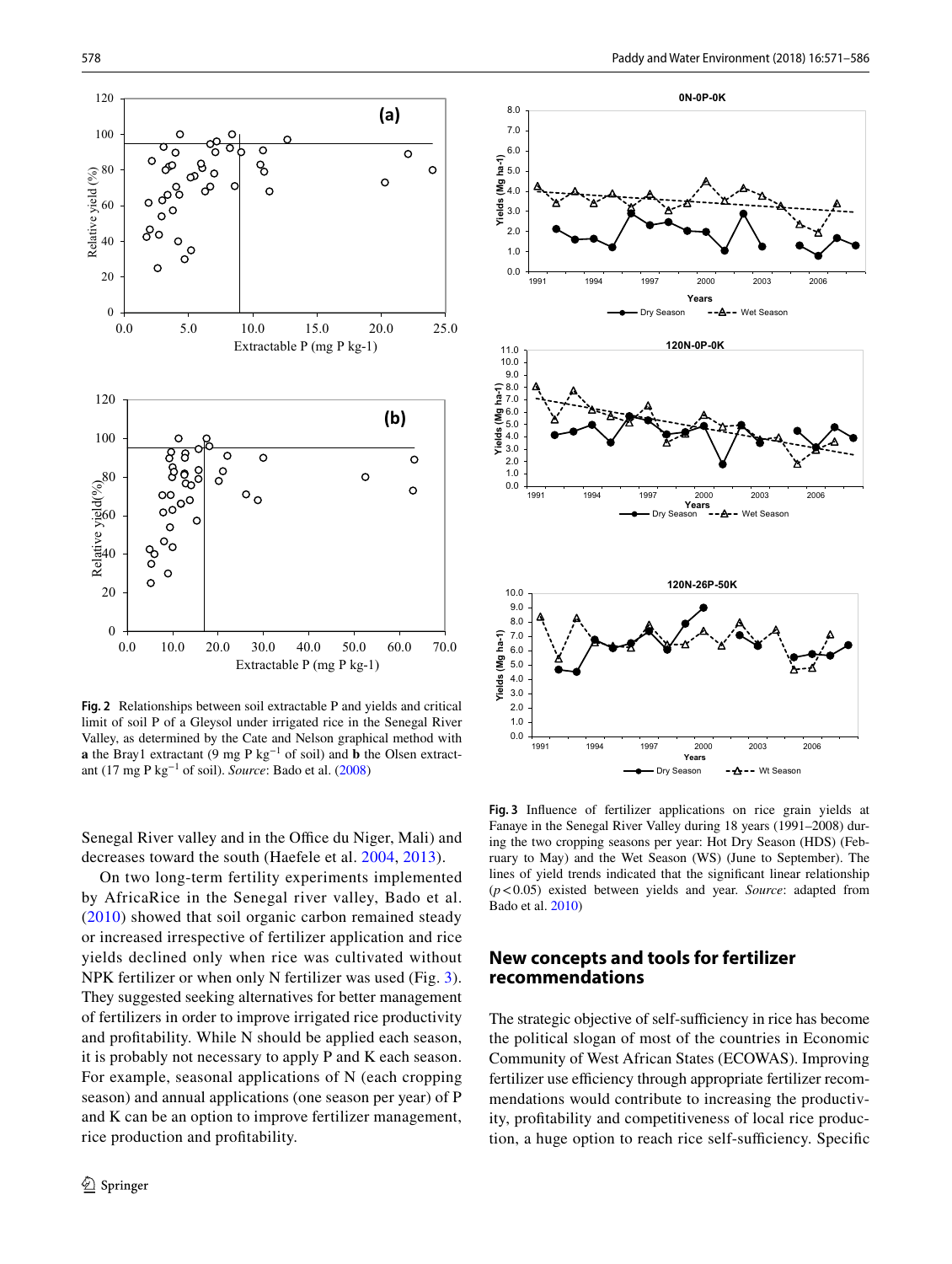approaches and decisions supports tools have been developed for better management of fertilizers in rice systems. The new approaches of fertilizer recommendations aim to achieve more efficiency in the use of fertilizer, increase productivity with more proft to farmers, result in higher yields per unit of applied fertilizer, and protect the environment by preventing excessive use of fertilizer.

### **The challenges**

The technical and environmental challenges to be considered are related to the high diversity of rice ecologies and rice-based cropping systems. The diversity of soils, water regimes, frequent droughts (Balasubramanian et al. [2007](#page-12-4)), cropping systems and management practices are to be considered in the development of fertilizer recommendations for rice. On the uplands, weak bufering capacity of soils due to low soil organic carbon (SOC) and clay content, low cation exchange capacity (CEC) and P defciency are the main limiting factors to agricultural productivity of any crop including upland rice. Data from many long-term experiments in upland soils usually show yield declines over time as a consequence of a decrease in SOC, soil acidifcation and a decrease of nutrient use efficiency (Bationo and Mokwunye [1991;](#page-12-14) Bado et al. [1997](#page-12-15); Bationo et al. [2008\)](#page-12-16). It is necessary to consider the socio-economic realities of smallholder and poor farmers who possess limited resources to buy fertilizers.

In contrast to the poor upland soils, lowland soils of the inland valleys have generally higher organic carbon and clay contents, a better CEC and water retention capacity, offering better conditions for crop production (Bado et al. [2010\)](#page-12-9). The wetlands of sub-Saharan Africa are afected by Fe, Al and Mn toxicity in the wet forest zones and in waterlogged soils (Buddenhagen [1986](#page-13-24); Sahrawat [2004](#page-14-24)). Moreover, permanent water logging and rice monoculture have caused microelement deficiencies, especially zinc and sulfur. Zinc deficiency is normally observed in soils with one or more of the following characteristics: high pH, high organic matter, high availability of P or Si, high Mg/Ca ratio and low availability of Zn (Ponnamperuma and Deturck [1993\)](#page-14-25). The traditional rainfed lowlands are also complex. Soils have better properties, and water is more available compared to the upland environment. However, one of the main constraints comes from the non-control or poor control of irrigation systems, leading to other problems such as nutrient loss (particularly N), pest, weed pressure, and sometimes  $Fe<sup>2+</sup>$  toxicity. Due to these problems, rainfed lowlands are under-utilized. Farmers use many cropping systems in the upland rice-based system. Crop diversifcation can help better exploit the high production potential of lowlands. Water regime and inputs (fertilizer, herbicides) could help to identify appropriate management options.

Fertilizer requirements of irrigated rice are higher in the more intensive production systems. However, the longterm and intensive cultivation of irrigated rice with periodical fooding afect the dynamics of SOC, soil pH, cation exchange capacity and nutrient use efficiency (Cassmann et al. [1997\)](#page-13-25). Results from long-term experiments in Asia show yield declines of 70 to more than 200 kg ha<sup> $-1$ </sup> with best management practices over a period of 10–24 years (Flinn and De Datta [1984](#page-13-26); Cassman et al. [1995](#page-13-27); Cassmann et al. [1997](#page-13-25)). In West Africa, data of a long-term fertility experiment conducted by AfricaRice showed that soil organic carbon was maintained or even increased with monocropping of irrigated rice over 18 years or 36 cropping seasons (Haefele et al. [2004](#page-13-16); Bado et al. [2010\)](#page-12-9). The recycling of crop residues and roots in the fooded conditions of irrigated rice systems explained the status of SOC (Bado et al. [2010](#page-12-9)). The decomposition of plant residues is typically slower in submerged soil than in aerated soil (Powlson and Olk [2000;](#page-14-26) Regmi et al. [2002;](#page-14-27) Sahrawat [2004](#page-14-24); Zhang and He [2004;](#page-15-12) Mirasol et al. [2008\)](#page-14-28). Crop residues are continuously recycled in the soil twice a year as a source of carbon, which are incorporated into young soil organic matter fraction (Cassman et al. [1995](#page-13-27); Olk et al. [1996;](#page-14-29) Witt et al. [2000](#page-15-13)). In general, most of the irrigated lowland valleys in the Sahel and Sudan savannah have considerable soil K reserves (Buri et al. [1999](#page-13-28); Wopereis et al. [1999;](#page-15-2) Haefele et al. [2004](#page-13-16)). Probably because of the relatively high soil K status, the exchangeable K did not show any signifcant depletion with the recommended doses of NPK fertilizer as already noted by Haefele et al. [\(2004](#page-13-16)). However, the highest doses of N fertilizers (180 kg N ha<sup>-1</sup> or more) can probably induce K depletion with long-term cropping. While the quick decline of SOC necessitates the need for organic fertilizers in upland aereted soils, the maintenance or buildup of SOC is consistent or even increases in fooded conditions of irrigated rice (Bado et al. [2010](#page-12-9)), coupled with the improvement of soil chemical properties (Sahrawat [2004\)](#page-14-24) and better use of nutrients both from soil and fertilizers. Bado et al. [\(2010](#page-12-9)) observed that rice yields could be maintained for 18 years with the seasonal application of only chemical NPK fertilizers, probably because of the improvement of soil chemical fertility with fooding (Sahrawat [1998](#page-14-30)) and the maintenance of SOC and NPK nutrient. Thus, the standard or traditional approach for developing fertilizer recommendations based on the selection of a soil test, calibration of the test levels with crop response to added nutrients, and identifcation of response categories cannot give accurate recommendations in wetland ecologies of rice. Many studies validate the argument that traditional approach to fertilizer recommendation is unsuitable in lowland soils due to dynamic nutrients in the periodical waterlogging wetlands environment (Haefele et al. [2004](#page-13-16)). In the traditional approach, fertilizer recommendations are formulated for specifc crops regardless of the cropping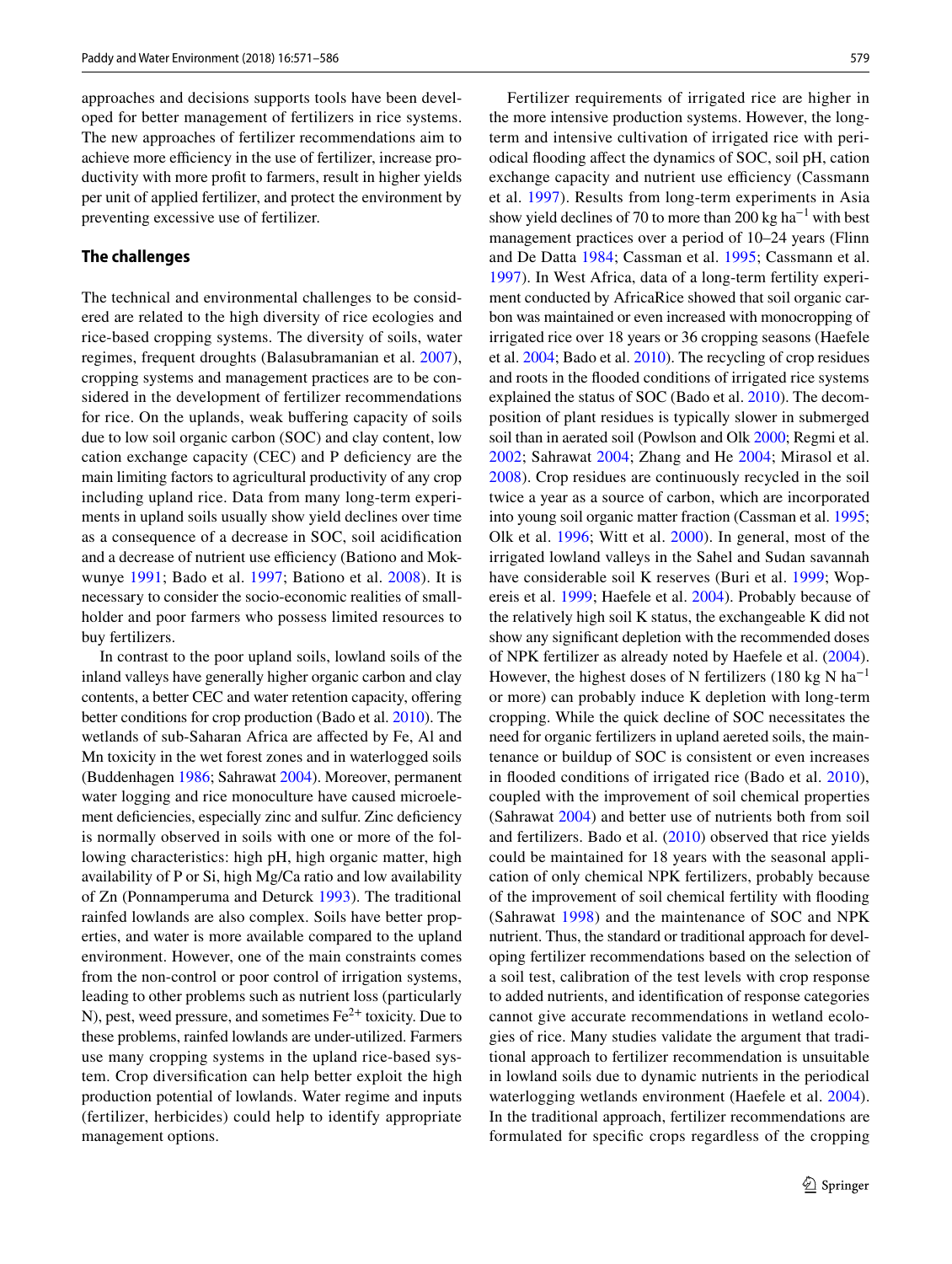system or the management of other nutrient sources such as crop residues. Experiments are usually conducted at a particular experimental site in time and space with one or a limited number of plant genotypes. This traditional agricultural research is time consuming, and many experiments on diverse sites over several seasons sometimes provide little information (Jones et al. [1998\)](#page-14-11). The new challenge is to develop new fertilizer management strategies that could integrate the complex interactions within ecological, biophysical and socio-economic factors of rice-based systems.

### **New concepts and tools**

National and international research institutions have invested several efforts to develop decision support tools that aim at improving fertilizer recommendations for rice systems (Table [3\)](#page-9-0). In particular, the International Rice Research Institute (IRRI) and AfricaRice (formerly WARDA) have developed various concepts and methods for better management of fertilizer in rice systems. Moving beyond blanket recommendation, the main objective of the institutions was to propose appropriate methods and tools to develop specifc doses of fertilizer for diverse ecologies of rice (uplands, lowlands), time of application, cropping season and system. These recommendations facilitate better productivity and proftability. This approach gave rise to the development of the new concept of site-specifc nutrients management for rice.

#### **Site‑specifc nutrient management (SSNM)**

The International Rice Research Institute has developed the concept of site-specifc nutrient management (SSNM) for rice (Dobermann and White [1999;](#page-13-29) Witt et al. [1999](#page-15-14); Dobermann et al. [2002](#page-13-30); Saito et al. [2015](#page-14-31)). This approach relies on the scientific principles determined during 15 years of site-specifc nutrient management research in Asia (Saito et al. [2015](#page-14-31)). The concept of SSNM is the dynamic, feld-specifc management of nutrients in a particular cropping season to optimize the supply and demand of nutrients according to their differences in cycling through soil–plant systems (Dobermann and White [1999](#page-13-29); Wang et al. [2001](#page-15-15)). Balanced fertilization increases nutrient use efficiency, results in higher yields per unit of applied fertilizer and protects the environment by preventing excessive fertilizer use.

A cloud-based decision support tool named Nutrient Manager for Rice (NMR) was developed to deal with such specificity and provide farmers with field-specific nutrient management recommendations before the cropping season. The version currently in the public domain is called Crop Manager; [http://cropmanager.irri.org/\)](http://cropmanager.irri.org/) (Saito et al. [2015](#page-14-31)). The NMR provides advice on when, how much, and what sort of fertilizer to apply. Agricultural extension officers or lead farmers can access NMR through a personal computer, smartphone, or tablet. The recommendations are calculated from farmers' replies to questions about the agro-ecological or administrative zone of their feld, variety of rice, availability of irrigation water, previous crop and crop residue management, previous rice yield levels, and fertilizer use (Saito et al. [2015\)](#page-14-31). Fertilizer recommendations are developed in fve steps: (1) selecting a desired economic yield based on the average yield of the past 3–5 crops (same season) attained by farmers' good crop management practices when nutrient-related constraints are overcome; (2) estimating soil nutrient supplies by using grain yield in nutrient omission plots (under favorable weather conditions and good growing conditions) as an indicator of the potential soil supply of N, P, and K in a cropping season; (3) calculating fertilizer N rates and use of plant need-based N management; (4) calculating fertilizer  $P_2O_5$  rates; and (5) calculating fertilizer  $K<sub>2</sub>O$  rates. More details are published in a practical guide by Fairhurst et al. ([2007\)](#page-13-31). SSNM technologies have been successfully evaluated in a wide range of farmers' felds in

<span id="page-9-0"></span>**Table 3** Concept, tools and methods utilized by diferent institutions to develop fertilizer recommendation in rice-based systems

| Rice system            | Concept                                     | <b>Tools</b>                    | <b>Institution</b> |
|------------------------|---------------------------------------------|---------------------------------|--------------------|
| Lowland irrigated rice | Site-Specific Nutrient Management (SSNM)    | Nutrient manager or Rice Advice | AfricaRice         |
|                        | Integrated Crop Management (ICM)            | <b>RIDEV</b>                    | AfricaRice         |
|                        | Site-Specific Mutrient Management           | Nutrient Expert                 | IPNI <sup>a</sup>  |
| Rainfed Lowland        | Site-Specific Nutrient Management (SSNM)    | Nutrient manager or Rice Advice | AfricaRice         |
|                        | Site-Specific Nutrient Management           | Nutrient Expert                 | IPNI <sup>a</sup>  |
|                        | Integrated Soil Fertility Management (ISFM) | <b>DSSAT OUEFTS</b>             | IFDC <sup>b</sup>  |
| Rainfed Upland         | Site-Specific Nutrient Management (SSNM)    | Nutrient manager                | AfricaRice         |
|                        | Integrated Soil Fertility Management (ISFM) | <b>DSSAT OUEFTS</b>             | <b>IFDC</b>        |

<sup>a</sup>IPNI International Plant Nutrition Institute

b *IFDC* International Center for Research on Soil Fertility and Agricultural Development

c AfricaRice (Africa Rice Center, former WARDA)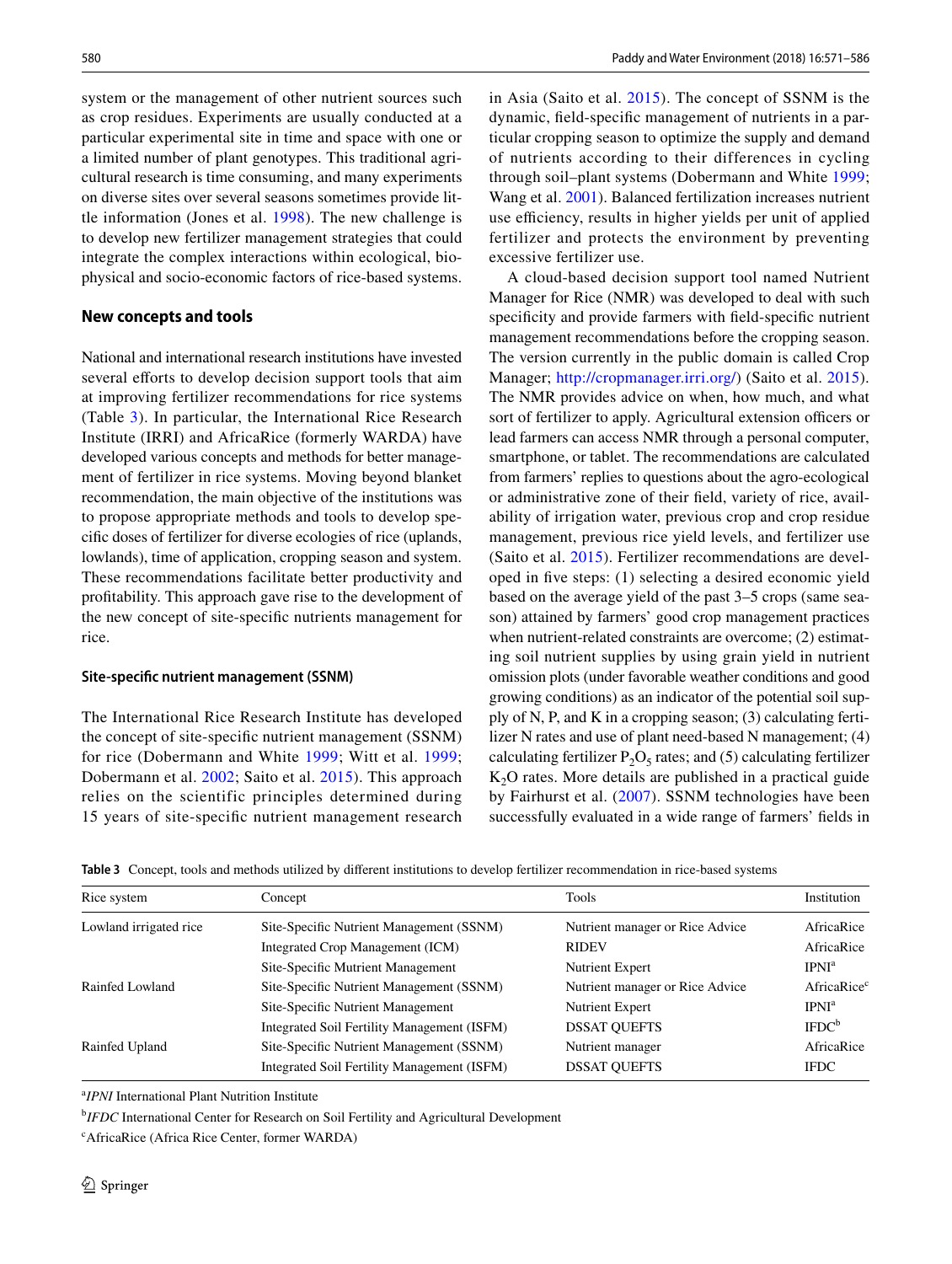Asia and are now positioned for wider-scale validation and adaptation by farmers in Asia (Fairhurst et al. [2007\)](#page-13-31).

Other decision supports tools are also used to develop SSMN recommendations. The most popular is the QUEFTS model (Quantitative Evaluation of Fertility of Tropical Soils). The QUEFTS model was initially developed to simulate interactions between N, P and K for tropical soils under maize crop (Janssen et al. [1990;](#page-13-32) Smaling and Janssen [1993](#page-15-16); Janssen [1998](#page-13-33); Witt et al. [1999](#page-15-14)). Information required to estimate the total amount of N, P, and K to be applied included: climatic yield potential; yield goal; defnition of the relationship between grain yield and nutrient uptake; recovery efficiencies of N, P, and K fertilizers; feld-specifc estimates of the indigenous N, P, and K supply; and potential constraints to fertilizer use. Some modifed versions of QUEFTS have been performed later for diferent crops including rice (Haefele et al. [2004](#page-13-16); Sattaria et al. [2014\)](#page-14-32).

Haefele et al. ([2003](#page-13-34)) developed a framework for improving fertilizer recommendations by combining the rice yield model ORYZA\_S (Dingkuhn and Sow [1997](#page-13-2)) with a simplifed version of QUEFTS, called FERRIZ. The dynamic eco-physiological model, ORYZA\_S provided potential rice yields under irrigation, based on weather condition, cultivar choice and sowing date. This yield potential was then used in the static FERRIZ model, together with on-farm data on recovery efficiency of applied  $N$ ,  $P$  and  $K$ , indigenous soil  $N$ , P and K supply. AfricaRice (former WARDA) has developed a decision support tool called RIDEV, a dynamic model that simulates the optimal timing of the dates of sowing or transplanting, fertilizer application, weeding and harvesting (Dingkuhn et al. [1995;](#page-13-35) Dingkuhn and Sow [1997;](#page-13-2) Haefele et al. [2003](#page-13-34)). This approach revealed that (1) current uniform recommendations for the wet season performed well except on low K soils where the application of K was proftable and (2) adjusting fertilizer doses to the lower yield potential in the dry season reduced costs and risks without reducing proft. Based on the analysis, the existing recommendation could be adjusted for the wet and dry seasons, keeping fertilizer costs and risks low, and having close to optimal net benefts (Haefele et al. [2001\)](#page-13-19).

Segda et al. ([2005](#page-14-19)) used a combination of two simulation models and selected feld data to develop alternative fertilizer recommendations for irrigated rice in the irrigation scheme of Bagré (Burkina Faso). RIDEV was used to improve the timing of sowing and application of N fertilizer. The FERRIZ framework was used to determine fertilizer recommendations based on estimations of indigenous nutrient supply for N, P and K, yield potential, internal N, P and K efficiency of rice, fertilizer N, P and K recovery fractions, and fertilizer and rice prices. Simulations suggested decreasing P and K doses while increasing the N dose, leading to an increase in gross returns (Segda et al. [2010\)](#page-15-17).

#### **Nutrient expert (NE)**

The International Plant Nutrition Institute (IPNI) has developed a tool, called Nutrient Expert (NE) for fertilizer recommendation. The algorithm for calculating fertilizer requirements in NE is determined from a set of on-farm trial data using SSNM guidelines. The N, P and K requirements are based on the relationship between balanced uptake of nutrients at harvest and grain yield using the quantitative evaluation of the fertility of tropical soils (QUEFTS) model (Mirasol [2016](#page-14-33)). The fertilizer requirement for a feld or location is estimated from the expected yield response to each fertilizer nutrient, which is the diference between the attainable yield and the nutrient-limited yield. These parameters are determined from nutrient omission trials in farmers' felds, while attainable yield is the yield for a typical year at a location using best management practices without nutrient limitation. Nutrient-limited yield is obtained when only the nutrient of interest is omitted. In the absence of trial data for a specifc location, NE estimates the attainable yield and yield response to fertilizer from site information using decision rules developed from on-farm trial data. The NE decision support tool allows farmers to set their own yield goal, which might be less than the location attainable yield. The NE is applicable to any cereal crop and geographic location (Mirasol [2016](#page-14-33)). Versions of the NE software are available for free download to personal computers, tablets and smart phones. However, feld validation is needed for a specifc crop in specifc zones. Field-validated version for rice (NE Rice) is available for China and India.

### **Rice advice (RA)**

Based on the experience in Asia, IRRI and AfricaRice have developed Nutrient Manager for Rice (NMR) and later the Rice Advice (RA) starting with the Senegal River Valley (SRV). It uses data on yields from previous fertilizer trials in irrigated lowland rice for estimating indigenous N supply (e.g., Wopereis et al. [1999;](#page-15-2) Haefele and Wopereis [2004](#page-13-15)), potential yield and optimum sowing windows (Dingkuhn and Sow [1997](#page-13-2)), and expert knowledge on crop duration of popular varieties and crop management (Saito et al. [2015\)](#page-14-31). A NMR for SRV has been developed with IRRI as an HTML5 application, which means it can be accessed through a web browser using any of the major operating systems with equal efectiveness, from a smartphone or a personal computer (<http://webapps.irri.org/nm/wa/>).

Saito et al. [\(2015\)](#page-14-31) presented a pre-release version 1 of this tool called, Rice Advice. Evaluating the fertilizer recommendations provided by Nutrient Advice in terms of yield of irrigated lowland rice and proftability in comparison with farmers' fertilizer management practices (FFP) in the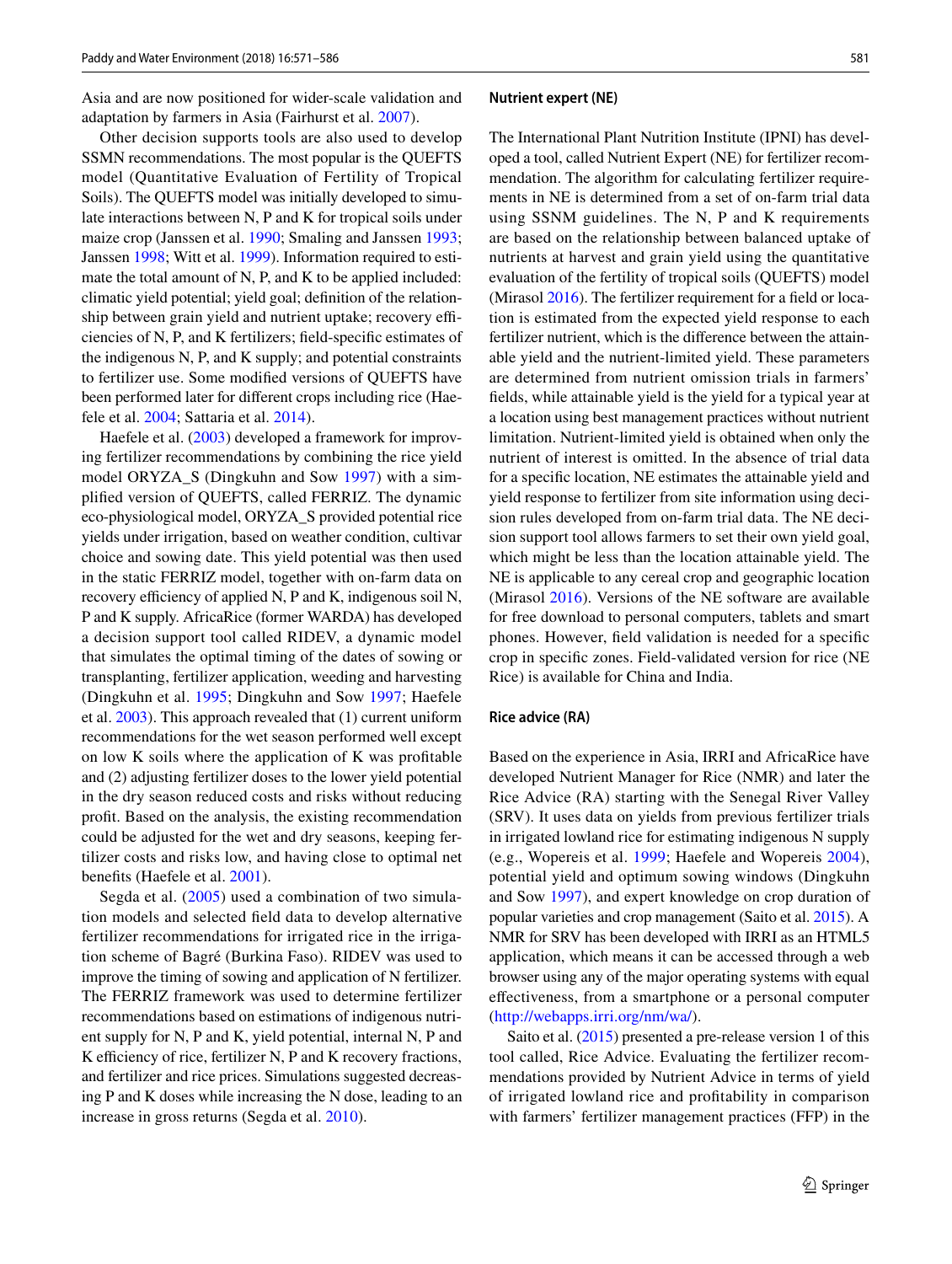Senegal River valley, Saito et al. ([2015](#page-14-31)) concluded that this new tool increases the yields and proftability in farmers' felds.

### **Integrated crop management (ICM)**

More than availability of inputs (water, seeds or fertilizers), appropriate management of inputs and crop calendars is one of the most important factors for efficient use of resources and rice production and productivity. This is clearly observed for irrigated rice in the Sahel. Despite good climatic conditions and water availability on irrigated schemes, good management of inputs remains essential to increase irrigated rice production and proftability. Based on this experience, AfricaRice has developed the concept of Integrated Crop Management (ICM) for rice. The concept of ICM recognizes that rice cultivation is a production system involving a wide range of components from land preparation to harvest and post-harvest management. These factors interact in an array of complex relationships and interdependencies that together determine crop growth, yield and proftability. Thus, rice productivity and proftability can be boosted through integrated technologies adapted to the production environment of small-scale farmers, combined with optimum management of fertilizers, weeds, varieties, seeds and cultural calendar (Wopereis et al. [1999](#page-15-2); Haefele et al. [2000](#page-13-14), [2002;](#page-13-3) Kebbeh and Miezan [2003](#page-14-2)). A change in the management of one factor can afect the performance of other factors and/or crop growth, yield and proftability. The gains obtained through improved rice cultivars can be further enhanced through application of good agricultural practices, improving nutrient, water and weed management technologies. Adapting technologies to local conditions and using rice production decision support tools based on good agricultural practices could improve resource-use efficiencies and crop productivity (Nhamo et al. [2014](#page-14-34)). The concept of ICM incorporates a participative approach, focused on integrated management of resources and inputs of farmers for increasing efficiency and productivity of rice. It seeks to develop farm level integrated technologies (with the farmer as the ultimate integrator of management factors) to manage the cultivation of the crop as a total production system, taking into account all factors that impact crop growth, yield, quality and proftability. AfricaRice has particularly used the ICM concept to develop diferent management options of fertilizer (dose and time of application) for cropping calendar of irrigated rice.

### **Integrated soil fertility management (ISFM)**

Organic inputs are one of the main resources of nutrient inputs for small farmers, particularly on the upland soils. Yet large amounts of organic fertilizer (often not available) are required to maintain adequate levels of soil fertility. Organic input alone cannot ensure optimum productivity and sustainable maintenance of soil fertility. In contrast, the application of inorganic fertilizers alone leads to yield gains in the short term but may lead to soil acidifcation and declining yields in the long term (Bado et al. [2010\)](#page-12-9). The use of both inorganic and organic fertilizers, associated with high-yielding germplasm, improves nutrient and water use efficiency leading to optimum productivity.

The concept of Integrated Soil Fertility Management (ISFM) is defned as a set of soil fertility management practices that necessarily include the use of fertilizer, organic inputs and improved germplasm, combined with the knowledge of how to adapt these practices to local conditions, aimed at maximizing agronomic use efficiency of the applied nutrients and improving crop productivity (Vanlauwe et al. [2010\)](#page-15-18). All inputs need to be managed as per sound agronomic principles. The goal is to optimize crop productivity through maximizing interactions that occur when farmers integrate fertilizers, organic inputs and improved germplasm, along with the required knowledge. The ISFM approach is more appropriate for rice in the rainfed (lowland and upland) system. Good productivity is obtained by the upland rice-based system with the combined applications of mineral and organic fertilizer and crop rotation with nitrogen fxing legume crops.

## **Selecting a decision support tool**

Despite the availability of tools and methods, many factors should be considered for adoption of specifc decision support tool for development of fertilizer recommendations. Depending of the rice ecologies, suitable tools could be adopted as indicated in Table [2](#page-6-0). But the frst factor for adoption of specifc tool is the technical capacities of the research teams and end-users for implementation. This should be accompanied by training support. The Nutrient Manager (or the new version called Rice Advice) is particularly one of the most appropriate tools for rice; which is making successful experience in West Africa. The position of AfricaRice as an association of twenty-four member countries is a comparative advantage that could help for wide dissemination of the Rice Advice in Africa. With more efforts on capacity building of the traditional partners of AfricaRice, mainly scientists of the nation agricultural research systems of member countries, the Rice Advice could be widely disseminated in the twenty-four member countries of AfricaRice as a frst step. At the same time, the process could be extended from member countries to many other countries in Africa. But in more complexes situation (balancing of nutrient, sowing date, weed control ect), diferent tools need to be combined for better management of fertilizers on cropping systems. A good example was given by Haefele et al. [\(2003\)](#page-13-34) who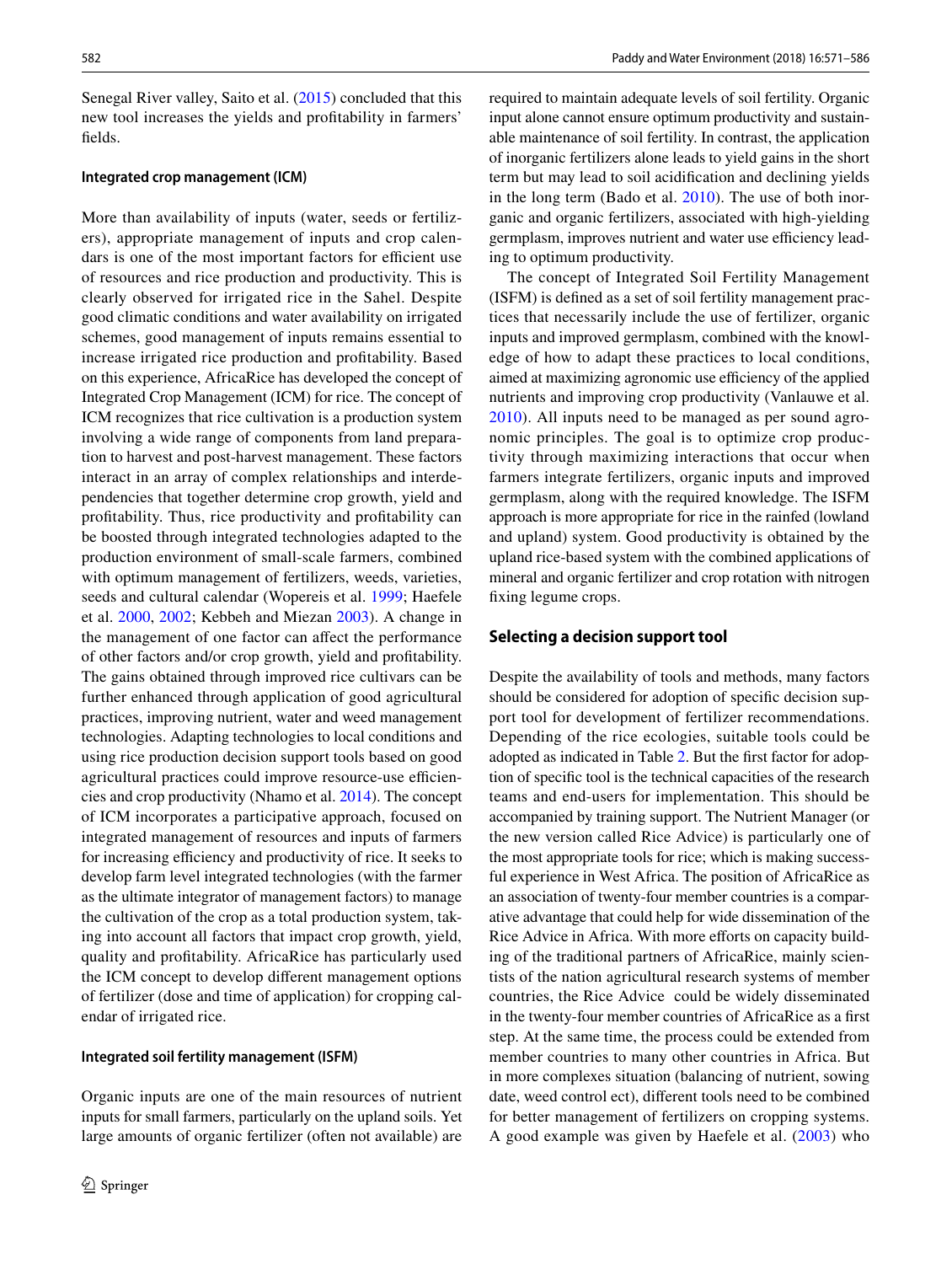developed a framework of diferent tools for optimum management of fertilizers, weeds, varieties and cropping calendar in irrigated cropping system. Similarly in the more complex systems of rainfed lowlands, the concept of ISFM could be used with modeling tools such as DSSAT, APSIM or IAT for better management of fertilizers.

# **Conclusion**

Mineral fertilizers will continue to play a key role in boosting rice productivity given the current very low level of fertilizer use in Africa. In light of the increasing demand, rice is one the best opportunity to enhance the use of fertilizer in Africa. The most pressing challenge for rice-based systems is to promote the use of new decision support tools to improve fertilizer use efficiency on an integrated nutrient management system for rice, rather than blanket fertilizer recommendations. Appropriate management of fertilizers in the complex ecologies of rice systems cannot be achieved with blanket recommendations without considering the specifc and diversifed ecologies of rice. The development of integrated technologies to increase synergies, using decision support tools would enable rice farmers to improve resourceuse efficiencies and rice productivity and profitability. System approaches with decision support tools are providing more fexibility for better management of fertilizers in rice ecologies.

The challenges for popular use of the new tools are the availability of qualifed human resources and the limited access to these tools. There is a need to train a new generation of hands-on rice experts, including the management of fertilizers in rice-based systems. To this end, AfricaRice has recently developed a regional training facility in Senegal (West Africa) for this purpose. The two regional institutions, AfricaRice and IFDC have the technical expertise to coordinate and promote the wide difusion of new decisions support tools in West Africa. There is a need to make these new tools available for use by scientists of National Agricultural Research Institutions, extension agents and farmers. This could be achieved through voluntary training eforts of the stakeholders in partnerships with regional institutions. For example, the West and Central Africa Center for Research and Development (CORAF/WECARD), the Association for Sthrengphening Agricultural Research in East and Central Africa (ASARECA), the Forum for Agricultural Research in Africa (FARA) could contribute to mobilize fnancial and human resources with international research institutions (AfricaRice, IFDC) to develop and implement a strategy to facilitate the use of decision support tools for fertilizer recommendations in agriculture, including the rice-based systems.

**Acknowledgements** The authors are grateful to the two anonymous reviewers who contributed to improve the content and quality of the manuscript.

### **References**

- <span id="page-12-13"></span>Abd El-Hadi AH, Negm AY, Marchand M (2013) Impact of potassium on nitrogen utilization by the rice crop under saline condition. Research Findings: eifc No. 35. [www.ipipotash.org/en/](http://www.ipipotash.org/en/eifc/2013/35/3/english) [eifc/2013/35/3/english](http://www.ipipotash.org/en/eifc/2013/35/3/english). Accessed 3 July 2017
- <span id="page-12-2"></span>Abe SS, Buri MM, Issaka RN, Kiepe P, T Wakatsuki (2010) Soil fertility potential for rice production in West African Lowlands. JARQ 44(4):343–355. [http://www.jircas.afrc.go.jp](http://www.jircas.affrc.go.jp)
- <span id="page-12-12"></span>Aboa K, Didjeira A, Kpemoua K (2008) Produire du riz, bien le transformer pour mieux le vendre. Institut Togolais de Recherche Agronomique-Collection brochures et fches techniques
- <span id="page-12-5"></span>Africa Rice Center (WARDA) (2008) Africa Rice Trends 2007. Cotonou, Benin: Africa Rice Center (WARDA), p 84. [http://www.](http://www.africarice.org/publications/2007%20Africa%20Rice%20Trends%205th%20edition.pdf) [africarice.org/publications/2007%20Africa%20Rice%20Tre](http://www.africarice.org/publications/2007%20Africa%20Rice%20Trends%205th%20edition.pdf) [nds%205th%20edition.pdf](http://www.africarice.org/publications/2007%20Africa%20Rice%20Trends%205th%20edition.pdf). Accessed 1 Sept 2017
- <span id="page-12-11"></span>Akanvou R, Becker M, Chano M, Johnson DE, Gbaka-Tcheche H, Toure A (2000) Fallow residue management effects on upland rice in three agroecological zones of West Africa. Biol Fertil Soils 31:501–507
- <span id="page-12-1"></span>Andriesse W, Fresco LO (1991) A characterization of rice-growing environments in West Africa. Agric Ecosyst Environ 33:377–395
- <span id="page-12-6"></span>Asubonteng OK (2001) Characterization and evaluation of inland valley watersheds for sustainable agricultural production: case study of semi-deciduous forest zone in the Ashanti Region of Ghana. Tropics 10:539–554
- <span id="page-12-15"></span>Bado BV, Sedego MP, Cescas MP, Lompo F, Bationo A (1997) Efets à long terme des fumures sur le sol et les rendements du maïs au Burkina Faso. Cah Agric 6:547–626
- <span id="page-12-0"></span>Bado BV, DeVries ME, Haefele SM, Wopereis MCS, Ndiaye MK (2008) Critical limit of extractable phosphorus in a Gleysol for rice production in the Senegal River valley of West Africa. Commun Soil Sci Plant Anal 39:202–206
- <span id="page-12-9"></span>Bado BV, Aw A, Ndiaye MK (2010) Long-term efect of continuous cropping of irrigated rice on soil and yield trends in the Sahel of West Africa. Nutr Cycl Agroecosyst 88:133–141
- <span id="page-12-8"></span>Bado BV, Sawadogo A, Thio B, Bationo A, Traoré K, Cescas M (2011) Nematode infestation and N-efect of legumes on soil and crop yields in legume-sorghum rotations. Agric Sci 2:49–55
- <span id="page-12-4"></span>Balasubramanian V, Sie M, Hijmans RJ, Otsuka K (2007) Increasing rice production in sub-saharan africa: challenges and opportunities. Adv Agron 94:55–133. [https://doi.org/10.1016/S0065](https://doi.org/10.1016/S0065-2113(06)94002-4) [-2113\(06\)94002-4](https://doi.org/10.1016/S0065-2113(06)94002-4)
- <span id="page-12-14"></span>Bationo A, Mokwunye AU (1991) Role of manures and crop residue in alleviating soil fertility constraints to crop production: with special reference to the Sahelian and Sudanian zones of West Africa. Fertil Res 29:117–125
- <span id="page-12-16"></span>Bationo A, Kihara J, Vanlauwe B, Kimetu J, Waswa BS, Sahrawat KL (2008) Integrated nutrient management: concepts and experience from Sub-Saharan Africa. In: Aulakh MS, Cynthia A (eds) Integrated nutrient management for sustainable crop production. The Haworth Press, New York, pp 467–521
- <span id="page-12-7"></span>Becker M, Asch F (2005) Iron toxicity in rice conditions and management concepts. J Plant Nutr Soil Sci 168:558–573
- <span id="page-12-10"></span>Becker M, Johnson DE (1998) Legumes as dry season fallow in upland rice-based systems of West Africa. Biol Fertil Soils 27:358–367
- <span id="page-12-3"></span>Becker M, Johnson DE (1999) The role of legume fallows in intensifed upland rice-based systems in West Africa. Nutr Cycl Agroecosyst 53:71–81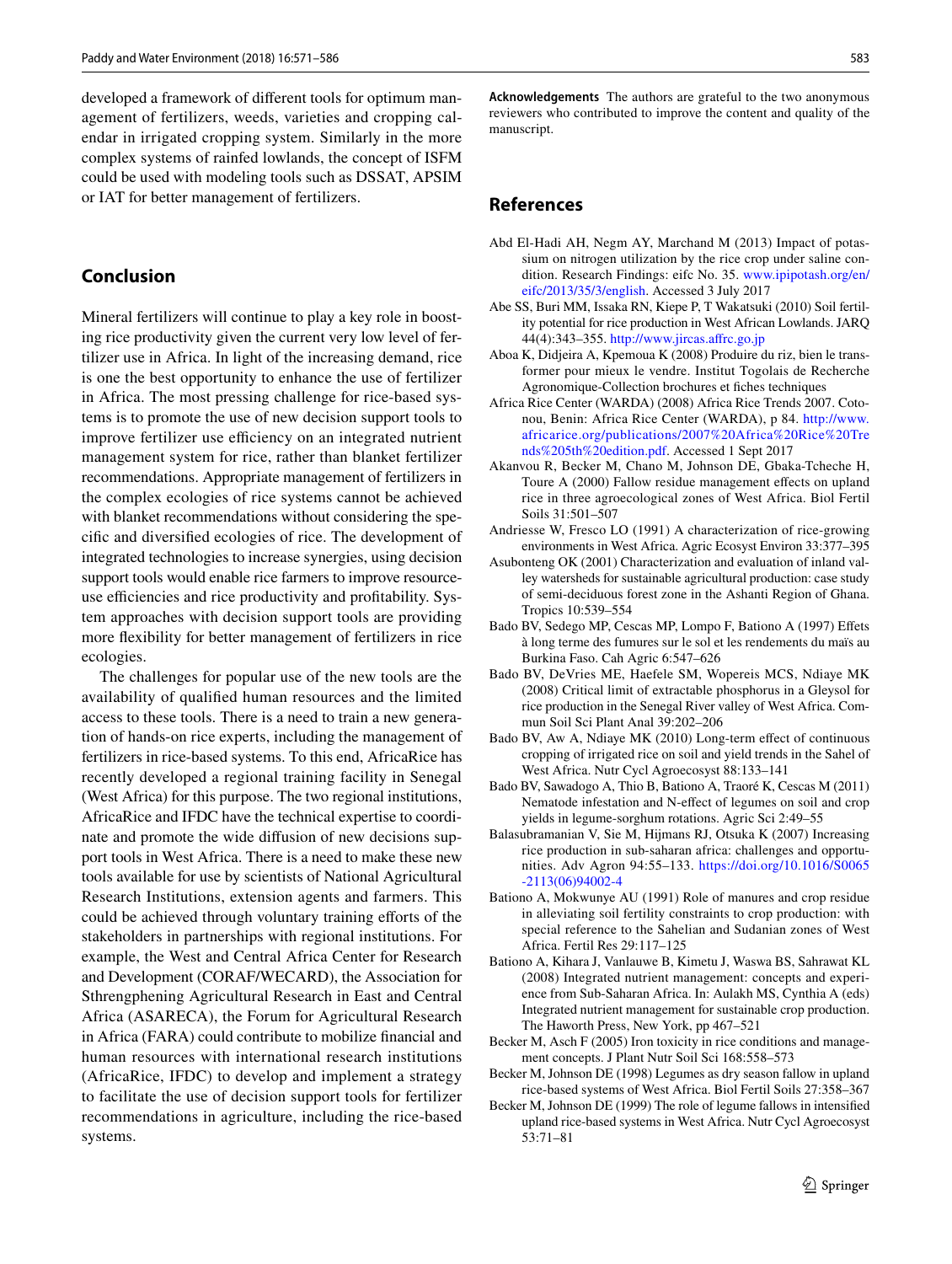- <span id="page-13-11"></span>Becker M, Johnson DE (2001a) Improved water control and crop management efects on lowland rice productivity in West Africa. Nutr Cycl Agroecosyst 59:119–127
- <span id="page-13-8"></span>Becker M, Johnson DE (2001b) Cropping intensity efects on upland rice yield and sustainability in West Africa. Nutr Cycl Agroecosyst 59:107–117
- <span id="page-13-24"></span>Buddenhagen IW (1986) Strategies and approaches to wetland rice improvement. In: Juo ASR, Lowe JA (eds) The Wetlands and rice in Sub-Saharan Africa: Proceedings of an international conference on Wetland utilization for rice production in Sub–Saharan Africa, Ibadan, pp 97–106
- <span id="page-13-7"></span>Buresh RJ, Smithson PC, Hellums DT (1997) Building soil phosphorus capital in Africa. In: Buresh RJ, Sanchez PA, Calhoun F (eds) Replenishing soil fertility in Africa. Soil Science Society of America, Madison, pp 111–149
- <span id="page-13-28"></span>Buri MM, Ishida F, Kubota D, Masunaga T, Wakatsuki T (1999) Soils of food plains of West Africa: general fertility status. Soil Sci Plant Nutr 45:37–50
- <span id="page-13-22"></span>Buri MM, Issaka RN, Senayah JK, Fujii H, Wakatsuki T (2012) Lowland soils for rice cultivation in Ghana. In: Production Crop (ed) Crop Production Technologies. InTech, England, pp 138–150
- <span id="page-13-27"></span>Cassman KG, De Datta SK, Olk DC, Alcantara J, Samson M, Descalsota JP, Dizon M (1995) Yield decline and the nitrogen economy of long-term experiments on continuous, irrigated rice in the tropics. In: Lal R, Stewart BA (eds) Soil management: experimental basis for sustainability and environmental quality. CRC Press, Boca Raton, pp 181–222
- <span id="page-13-25"></span>Cassman KG, Peng S, Dobermann A (1997) Nutritional physiology of the rice plants and productivity decline of irrigated rice systems in the tropics. In: Ando T, Fujita K, Mae T, Matsumoto H, Mori S, Sekiya J (eds) Plant nutrition for sustainable food production and environment. XIII International plant nutrition colloquium. Kluwer Academic, Dordrecht, pp 783–788
- <span id="page-13-23"></span>Ceesay M (2011) An opportunity for increasing factor productivity for rice cultivation in The Gambia through SRI. Paddy Water Environ 9:129–135
- <span id="page-13-13"></span>Chérif M, Audebert A, Fofana M, Zouzou M (2009) Evaluation of iron toxicity on lowland irrigated rice in West Africa. Tropicultura 27:88–92
- <span id="page-13-20"></span>CNRA (2005) Bien cultiver le riz irrigué en Côte d'Ivoire, Fiche technique. Centre National de Recherche Agronomique, Abidjan, Dissertation, p 25
- <span id="page-13-6"></span>Defoer T, Wopereis MCS, Jones MP, Lançon F, Erenstein O (2002) Challenges, innovation and change: towards rice-based food security in sub-Saharan Africa. Paper presented at the 20th session of the International Rice Commission, Bangkok 22–25 July
- <span id="page-13-0"></span>Diagne M, Demont M, Seck PA, Diaw A (2012) Self-sufficiency policy and irrigated rice productivity in the Senegal River Valley. Food Secur 5:55–68
- <span id="page-13-12"></span>Diatta S, Sahrawat LK (2005) Iron toxicity of rice in West Africa: screening tolerant varieties and the role of N, P, K and Zn. In: Audebert A, Narteh LT, Kiepe P, Millar D, Beks B (eds) Iron toxicity in rice-based systems in West Africa. Africa Rice Center (WARDA), Cotonou, p 75
- <span id="page-13-2"></span>Dingkuhn M, Sow A (1997) Potential yields of irrigated rice in African arid environments. In: Miezan KM, Wopereis MCS, Dingkuhn M, Deckers J, Randolph TF (eds) Irrigated rice in the Sahel: prospects for sustainable development. West Africa Rice Development Association, Bouaké, pp 361–379
- <span id="page-13-35"></span>Dingkuhn M, Sow A, Samb A, Diack S, Asch F (1995) Climatic determinants of irrigated rice performance in the Sahel. I. Photothermal and microclimatic responses of fowering. Agric Syst 48:385–410
- <span id="page-13-29"></span>Dobermann A, White PF (1999) Strategies for nutrient management in irrigated and rainfed lowland rice systems. Nutr Cycl Agroecosyst 53:1–18
- $\circled{2}$  Springer
- <span id="page-13-30"></span>Dobermann A et al (2002) Site-specifc nutrient management for intensive rice cropping systems in Asia. Field Crops Res 74:37–66
- <span id="page-13-17"></span>Ekeleme F, Kamara AY, Omoigui LO, Tegbaru A, Mshelia J, Onyibe JE (2008) Guide to rice production in Borno State, Nigeria. International Institute of Tropical Agriculture, Ibadan, p 27
- <span id="page-13-31"></span>Fairhurst T, Witt C, Buresh R, Dobermann A (2007) Rice, a practical guide to nutrient management, nutrient defciencies, mineral toxicities, tools and information, 2nd edn. International Rice Research Institute, International Plant Nutrition Institute and International Potash Institute, Singapore, p 89
- <span id="page-13-1"></span>Fiamohe R, Bamba I, Seck PA, Diagne A (2012) Regional bulk purchase of imported rice initiative by ECOWAS: a feasibility assessment. OIDA Int J Sustain Dev 10:79–89
- <span id="page-13-26"></span>Flinn JC, De Datta SK (1984) Trends in irrigated rice yields under intensive cropping at Philippine research stations. Field Crops Res 9:l–15
- <span id="page-13-21"></span>Gala-Bi TJ, Camara M, Yao KA, Keli ZJ (2011) Proftability of mineral fertilizers on rainfed upland rice cultivation: case of Gagnoa zone in the middle West of Cote d'Ivoire. J Appl Biosci 46:3153–3162
- <span id="page-13-15"></span>Haefele SM, Wopereis MCS (2004) Combining feld and simulation studies to improve fertilizer recommendations for irrigated rice in the Senegal River valley. In: Doberman A, Witt C, Dawe D (eds) Increasing productivity of intensive rice systems through site-specifc nutrient management. Science Publishers, Enfeld, pp 265–286
- <span id="page-13-14"></span>Haefele SM, Johnson DE, Diallo S, Wopereis MCS, Janin I (2000) Improved soil fertility and weed management is proftable for irrigated rice farmers in Sahelian West Africa. Field Crops Res 66:101–113
- <span id="page-13-19"></span>Haefele SM, Wopereis MCS, Donovan C, Maubuisson J (2001) Improving the productivity and proftability of irrigated rice production in Mauritania. Eur J Agron 14:181–196
- <span id="page-13-3"></span>Haefele SM, Wopereis MCS, Wiechmann H (2002) Long-term fertility experiments for irrigated rice in the West African Sahel: agronomic results. Field Crops Res 78:119–131
- <span id="page-13-34"></span>Haefele SM, Wopereis MCS, Ndiaye MK, Kropff MJ (2003) A framework to improve fertilizer recommendations for irrigated rice in West Africa. Agric Syst 76:313–335
- <span id="page-13-16"></span>Haefele SM, Wopereis MCS, Schloebohm A, Wiechmann H (2004) Long-term fertility experiments for irrigated rice in the West African Sahel: efect on soil characteristics. Field Crops Res 85:61–77
- <span id="page-13-10"></span>Haefele SM, Naklang K, Harnpichitvitaya D (2006) Factors afecting rice yield and fertilizer response in rainfed lowlands of Northeast Thailand. Field Crops Res 98:39–51
- <span id="page-13-18"></span>Haefele SM, Saito K, Ndiaye KM, Mussgnug F, Nelson A, Wopereis MCS (2013) Increasing rice productivity through improved nutrient use in Africa. In: Wopereis MCS, Johnson DE, Ahmadi N, Tollens E, Jalloh A (eds) Realizing Africa's rice promise. CAB International, Wallingford, pp 250–264
- <span id="page-13-4"></span>Haefele SM, Nelson A, Hijmans RJ (2014a) Soil quality and constraints in global rice production. Geoderma 235–236:250–259
- <span id="page-13-5"></span>Haefele SM, Nelson A, Hijmans RJ (2014b) Soil quality and constraints in global rice production. Geoderma 235–236(2014):250–259. <https://doi.org/10.1016/j.geoderma.2014.07.019>
- <span id="page-13-9"></span>Homma K, Horie T, Shiraiwa T, Supapoj N, Matsumoto N, Kabaki N (2003) Toposequential variation in soil fertility and rice productivity of rainfed lowland paddy felds in mini-watershed (Nong) in Northeast Thailand. Plant Prod Sci 6:147–153

[http://books.irri.org/9711040522\\_content.pdf.](http://books.irri.org/9711040522_content.pdf) Accessed 20 Aug 2013

- <span id="page-13-33"></span>Janssen BH (1998) Efficient use of nutrients: an art of balancing. Field Crops Res 56:197–201
- <span id="page-13-32"></span>Janssen BH, Guiking FCT, Van der Eijk D, Smaling EMA, Wolf J, van Reuler H (1990) A system for quantitative evaluation of the fertility of tropical soils (QUEFTS). Geoderma 46:299–318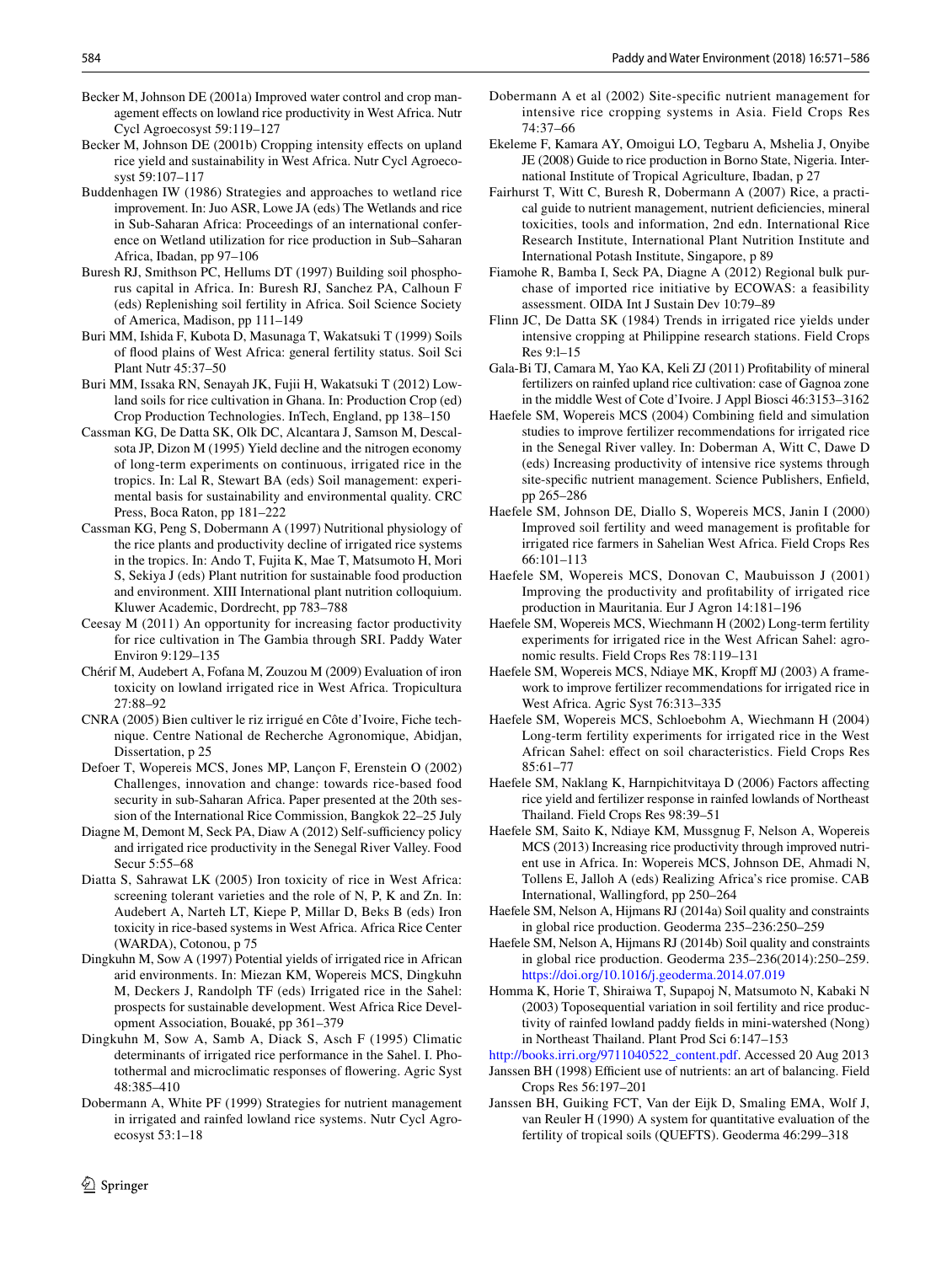- <span id="page-14-6"></span>Johnson DE (1997) Weeds of rice in West Africa. West Africa Rice Development Association (WARDA), Bouaké
- <span id="page-14-11"></span>Jones JW, Tsuji GY, Hoogenboom G, Hunt LA, Thornton PK, Wilkens PW, Imamura DT, Bowen WT, Singh U (1998) Decision support system for agrotechnology transfer; DSSATv3. In: Tsuji GY, Hoogenboom G, Thornton PK (eds) Understanding options for agricultural production. Kluwer Academic Publishers, Dordrecht, pp 157–177
- <span id="page-14-20"></span>Karboré SP (2011) La riziculture pluviale stricte une contribution à l'accroissement de la production du riz au Burkina Faso. MSc Thesis, Univesity of Bobo-Dioulasso, p 56
- <span id="page-14-2"></span>Kebbeh M, Miezan K (2003) Ex-ante evaluation on integrated crop management options for irrigated rice production in the Senegal River Valley. Field Crops Res 81:87–97
- <span id="page-14-18"></span>Lô EM (2010) Diagnostic agronomique de la culture du riz en Haute-Casamance et au Sénégal- Oriental. MSc Thesis, National School of Agronomy, Thiès, Sénégal, p 56
- <span id="page-14-17"></span>Meertens B (2001) La riziculture irriguée dans la vallée de Zio, Région Maritime, Togo: Contraintes et Possibilité. International Fertilizer Developement Center (IFDC), Lomé
- <span id="page-14-33"></span>Mirasol P (2016) Optimizing fertilizer recommendations for smallholder farmers in Asia and Africa. Fertilizer FOCUS. July/ August 42–45. [http://seap.ipni.net/ipniweb/region/seap.](http://seap.ipni.net/ipniweb/region/seap.nsf/0/53CB4025145B3FAF8525801200376733/%24FILE/01%20NE%20in%20Fertilizer%20Focus%20Jul-Aug2016%20pg42-45.pdf) [nsf/0/53CB4025145B3FAF8525801200376733/\\$FILE/01%20](http://seap.ipni.net/ipniweb/region/seap.nsf/0/53CB4025145B3FAF8525801200376733/%24FILE/01%20NE%20in%20Fertilizer%20Focus%20Jul-Aug2016%20pg42-45.pdf) [NE%20in%20Fertilizer%20Focus%20Jul-Aug2016%20pg42-45.](http://seap.ipni.net/ipniweb/region/seap.nsf/0/53CB4025145B3FAF8525801200376733/%24FILE/01%20NE%20in%20Fertilizer%20Focus%20Jul-Aug2016%20pg42-45.pdf) [pdf](http://seap.ipni.net/ipniweb/region/seap.nsf/0/53CB4025145B3FAF8525801200376733/%24FILE/01%20NE%20in%20Fertilizer%20Focus%20Jul-Aug2016%20pg42-45.pdf). Accessed 1 Sept 2017
- <span id="page-14-28"></span>Mirasol FP, Eufrocino VL, Gines HC, Buresh JR (2008) Soil carbon and nitrogen changes in long-term continuous lowland rice cropping. Soil Sci Soc Am J 72:798–807
- <span id="page-14-22"></span>Mowo JG, Floor J, Kaihuura FBS, Magoggo JP (1993) Review of fertilizer recommendations in Tanzania. Soil fertility report number F6. Tanga, Tanzania: National Soil Service, Ministry of Agriculture, Tanzania. [http://library.wur.nl/isric/fulltext/isricu\\_i1355](http://library.wur.nl/isric/fulltext/isricu_i13557_001.pdf) [7\\_001.pdf.](http://library.wur.nl/isric/fulltext/isricu_i13557_001.pdf) Accessed 1 Sept 2017
- <span id="page-14-23"></span>Mutegi J, Kabambe V, Zingore S, Harawa R, Wairegi L (2015) The fertilizer recommendation issues in Malawi: gaps, challenges, opportunities and guidelines. The Malawi Soil Health Consortium, Malawi, p 56
- <span id="page-14-34"></span>Nhamo N, Rodenburg J, Zenna N, Makombe G, Luzi-Kihupi A (2014) Narrowing the rice yield gap in East and Southern Africa: using and adapting existing technologies. Agric Syst 131:45–55. [https](https://doi.org/10.1016/j.agsy.2014.08.003) [://doi.org/10.1016/j.agsy.2014.08.003](https://doi.org/10.1016/j.agsy.2014.08.003)
- <span id="page-14-10"></span>Nwilene FE, Oikeh SO, Agunbiade TA, Oladimeji O, Ajayi O, Sié M, Gregorio GB, Togola A, Touré AD (2007) Growing lowland rice: a production handbook. Africe Rice Center (WARDA), Cotonou, Benin, p 40. Accessed [http://www.fao.org/fleadmin/user\\_uploa](http://www.fao.org/fileadmin/user_upload/ivc/docs/Growing%20lowland%20rice_%20production%20handbook_prepress%20final%20version_19-05-08_low%20res.pdf) [d/ivc/docs/Growing%20lowland%20rice\\_%20production%20han](http://www.fao.org/fileadmin/user_upload/ivc/docs/Growing%20lowland%20rice_%20production%20handbook_prepress%20final%20version_19-05-08_low%20res.pdf) [dbook\\_prepress%20fnal%20version\\_19-05-08\\_low%20res.pdf](http://www.fao.org/fileadmin/user_upload/ivc/docs/Growing%20lowland%20rice_%20production%20handbook_prepress%20final%20version_19-05-08_low%20res.pdf)
- <span id="page-14-21"></span>Nyalemegbe KK, Yangyuoru M, Osei-Asare Y, Ofosu-Budu GK, Mellon S, Tegbe RE (2012) Enhancing soil productivity in the rain-fed Upland ecology through rotational cropping of NERICA (new rice for Africa) and Cowpea (Vigna unguiculata). Agric Sci Res J 4:159–166
- <span id="page-14-15"></span>Oikeh SO, Nwilene FE, Agunbiade TA, Oladimeji O, Ajayi O, Semon M, Tsunematsu H, Samejiman H (2008) Growing upland rice: a production handbook. Africe Rice Center (WARDA), Cotonou, Benin, p 40. [http://www.fao.org/fleadmin/user\\_upload/ivc/docs/](http://www.fao.org/fileadmin/user_upload/ivc/docs/uplandrice.pdfm) [uplandrice.pdfm](http://www.fao.org/fileadmin/user_upload/ivc/docs/uplandrice.pdfm). Accessed 1 Sept 2017
- <span id="page-14-7"></span>Oikeh SO, Houngnandan P, Abaidoo RC, Rahimou I, Toure A, Niang A, Akintayo I (2010) Integrated soil fertility management involving promiscuous dual-purpose soybean and upland NERICA enhanced rice productivity in the savannas. Nutr Cycl Agroecosyst 88:29–38
- <span id="page-14-16"></span>Oikeh SO, Nwilene FE, Agunbiade TA, Oladimeji O, Ajayi O, Semon M, Tsunematsu H, Samejiman H (2017) Growing upland rice: a production handbook. Africa Rice Center (WARDA), Cotonou,

Benin, p 40. [http://www.fao.org/fleadmin/use\\_upload/ive/docs/](http://www.fao.org/fileadmin/use_upload/ive/docs/uplandrice.pdfm) [uplandrice.pdfm](http://www.fao.org/fileadmin/use_upload/ive/docs/uplandrice.pdfm). Accessed 1 Sept 2017

- <span id="page-14-29"></span>Olk DC, Cassman KG, Randall EW, Kinchesh P, Sanger LJ, Anderson JM (1996) Changes in chemical properties of organic matter with intensifed rice cropping in tropical lowland soil. Eur J Soil Sci 47:293–303
- <span id="page-14-25"></span>Ponnamperuma FN, Deturck R (1993) A review of fertilization in rice production. Int Rice Comm Newsl 42:1–12
- <span id="page-14-26"></span>Powlson DS, Olk DC (2000) Long-term soil organic matter dynamics. In: Kirk GJD, Olk DC (eds) Carbon and nitrogen dynamics in fooded soils. International Rice Research Institute, Los Banos, pp 49–63. [http://books.irri.org/9712201406\\_content.pdf.](http://books.irri.org/9712201406_content.pdf) Accessed 1 Sept 2017
- <span id="page-14-9"></span>Prade K, Ottow JCG, Jacq VA (1986) Excessive iron uptake (iron toxicity) by wetland rice (*Oryza Sativa* L.) on an acid sulfate soil in the casamance/Senegal. Select Pap Dakar Sympos Acid Sulphate Soils 44:150–163
- <span id="page-14-8"></span>Raes D, Kafriti EM, Wellens J, Deckers J, Maerten A, Mugog S, Dondeyne S, Descheemaeker K (2007) Can soil bunds increase the production of rain-fed lowland rice in South Eastern Tanzania? Agric Water Manag 89:229–235
- <span id="page-14-27"></span>Regmi AP, Ladha JK, Pathak H, Pasuquin E, Bueno C, Dawe D, Hobbs PR, Joshy D, Maskey SL, Pandey SP (2002) Yield and soil fertility trends in a 20-year rice-rice-wheat experiment in Nepal. Soil Sci Soc Am J 66:857–867
- <span id="page-14-30"></span>Sahrawat KL (1998) Flooding soil: a great equalizer of diversity in soil chemical fertility. Oryza 35:300–305
- <span id="page-14-24"></span>Sahrawat KL (2004) Iron toxicity in wetland rice and the role of other nutrients. J Plant Nutr 27:1471–1504
- <span id="page-14-12"></span>Sahrawat KL, Jones MP, Diatta S (1997) Extractable phosphorus and rice yield in an Ultisol of the humid forest zone in West Africa. Commun Soil Sci Plant Anal 28:711–716
- <span id="page-14-13"></span>Sahrawat KL, Jones MP, Diatta S, Adam A (2001) Response of upland rice to fertilizer phosphorous and its residual value in an Ultisol. Commun Soil Sci Plant Anal 32:2457–2468
- <span id="page-14-5"></span>Sahrawat KL, Jones MP, Diatta S, Sika M (2003) Long-term phosphorus fertilizer effects on phosphorus uptake, efficiency, and recovery by dryland rice on an Ultisol. Commun Soil Sci Plant Anal 14:999–1011
- <span id="page-14-14"></span>Saito K, Azoma K, Oikeh SO (2010) Combined efects of Stylosanthes guianensis fallow and tillage management on upland rice yield, weeds and soils in southern Benin. Soil Tillage Res 107:57–63
- <span id="page-14-31"></span>Saito K, Diack S, Dieng I, Ndiaye MK (2015) On-farm testing of a nutrient management decision-support tool for rice in the Senegal River valley. Agriculture 116:36–44
- <span id="page-14-3"></span>Sanchez PA, Buol SW (1985) Agronomic taxonomy for wetland soils. In: Wetland Soils: characterization, classifcation, and utilization. International Rice Research Institute, Los Baños, pp 207–229. [http://pdf.usaid.gov/pdf\\_docs/PNAAX072.pdf.](http://pdf.usaid.gov/pdf_docs/PNAAX072.pdf) Accessed 1 Sept 2017
- <span id="page-14-4"></span>Sanchez PA, Palm CA, Buol SW (2003) Fertility capability soil classifcation: a tool to help assess soil quality in the tropics. Geoderma 114:157–185
- <span id="page-14-32"></span>Sattaria SZ, Van Ittersuma MK, Bouwmanb AF, Smit AL, Janssen BH (2014) Crop yield response to soil fertility and N, P, K inputs in diferent environments: testing and improving the QUEFTS model. Field Crops Res 157:35–46
- <span id="page-14-1"></span>Seck PA, Tollens E, Wopereis MCS, Diagne A, Bamba I (2010) Rising trends and variability of rice prices: threats and opportunities for Sub-Saharan Africa. Food Policy 35:403–411
- <span id="page-14-0"></span>Seck PA, Diagne A, Mohanty S, Wopereis MCS (2012) Crops that feed the world 7: rice. Food Secur 4:7–24
- <span id="page-14-19"></span>Segda Z, Haefele SM, Wopereis MCS, Sedogo MP, Guinko S (2005) Combining feld and simulation studies to improve fertilizer recommendations for irrigated rice in Burkina Faso. Agron J 97:1429–1437